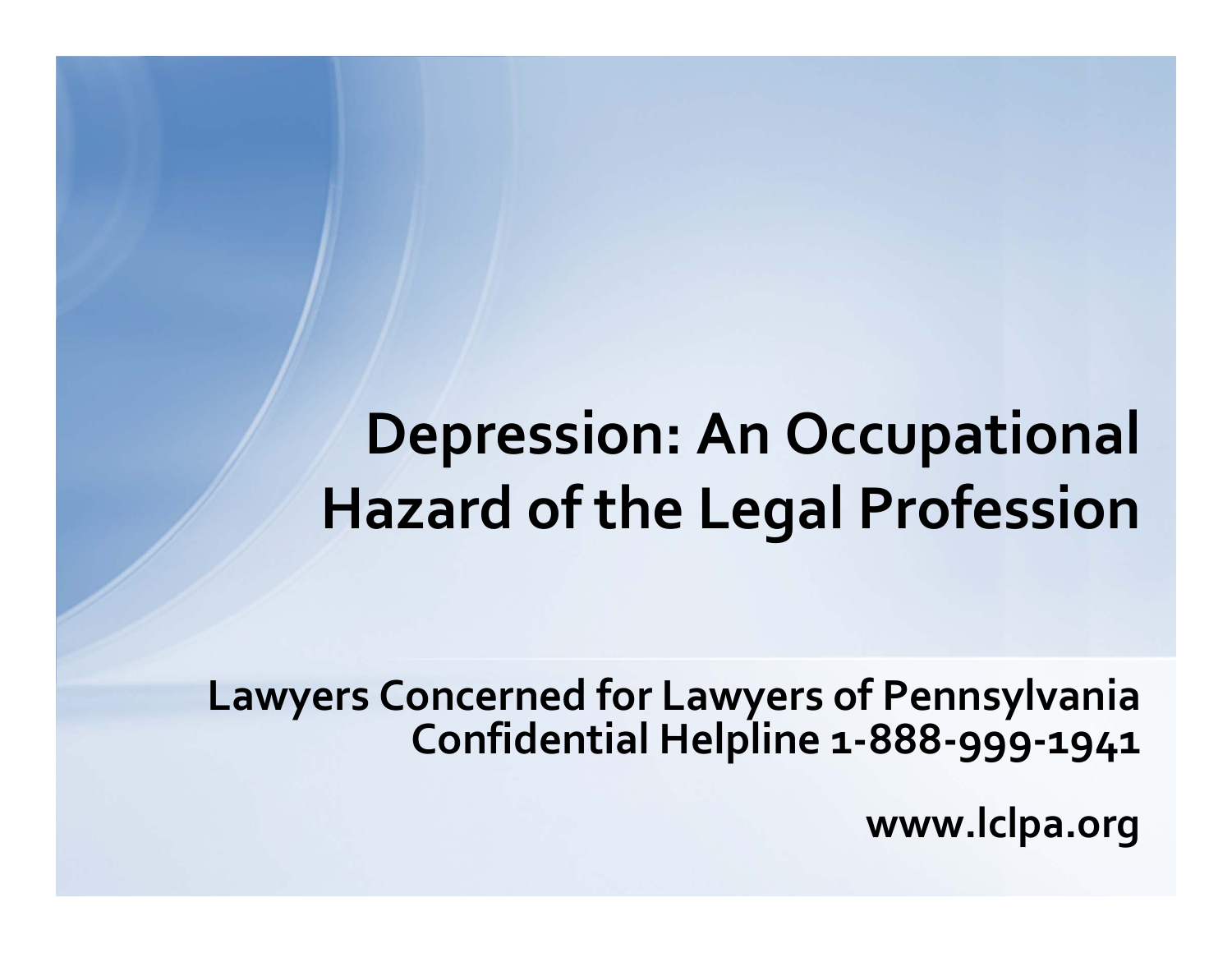**Lawyers Concerned for Lawyers of Pennsylvania www.lclpa.org**

## **Confidential Helpline <sup>1</sup>‐888‐999‐1941**

- Free information and literature
- Free evaluation by <sup>a</sup> healthcare professional
- Free assistance with interventions
- Lawyer/Judges‐only <sup>12</sup>‐Step meetings
- LCL staff suppor<sup>t</sup>
- Extensive online resources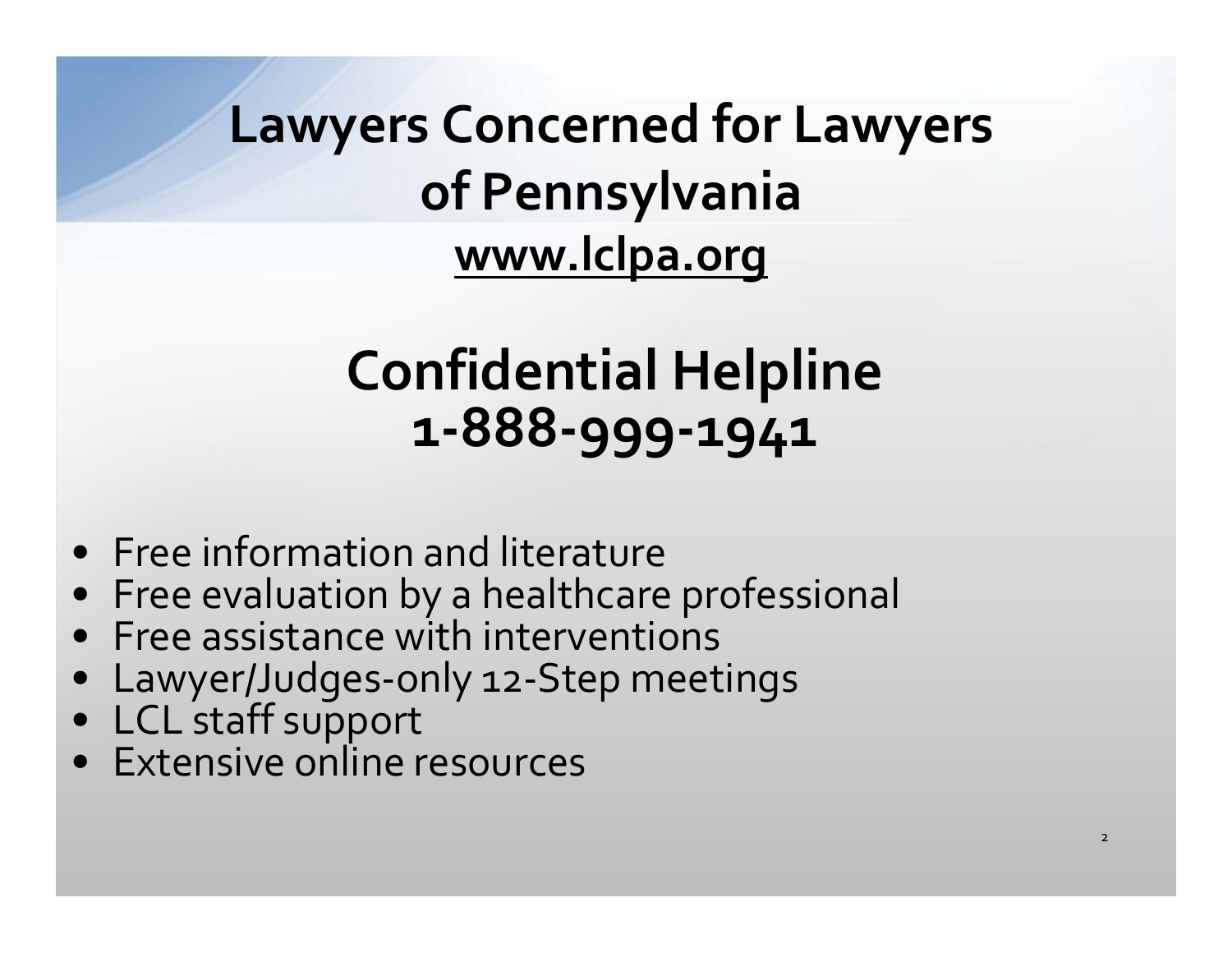### **We Are in the Business of Saving Lives**

#### **Our services are free**, **confidential**, **& non‐judgmental.**

**You can remain 100% anonymous and still receive any or all of our services.**

**We do not repor<sup>t</sup> any of your information to anyone without your express consent.**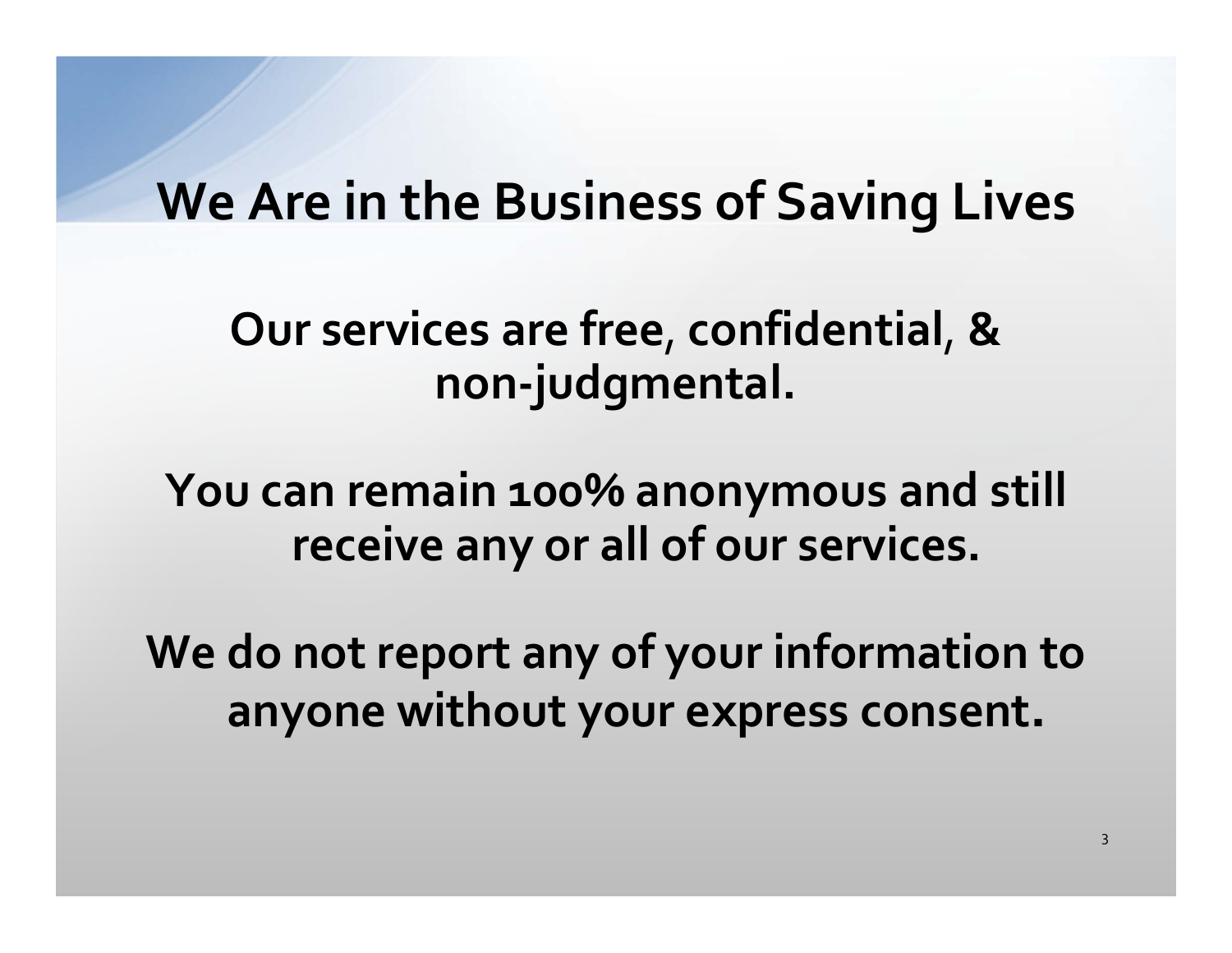#### **DEPRESSION**

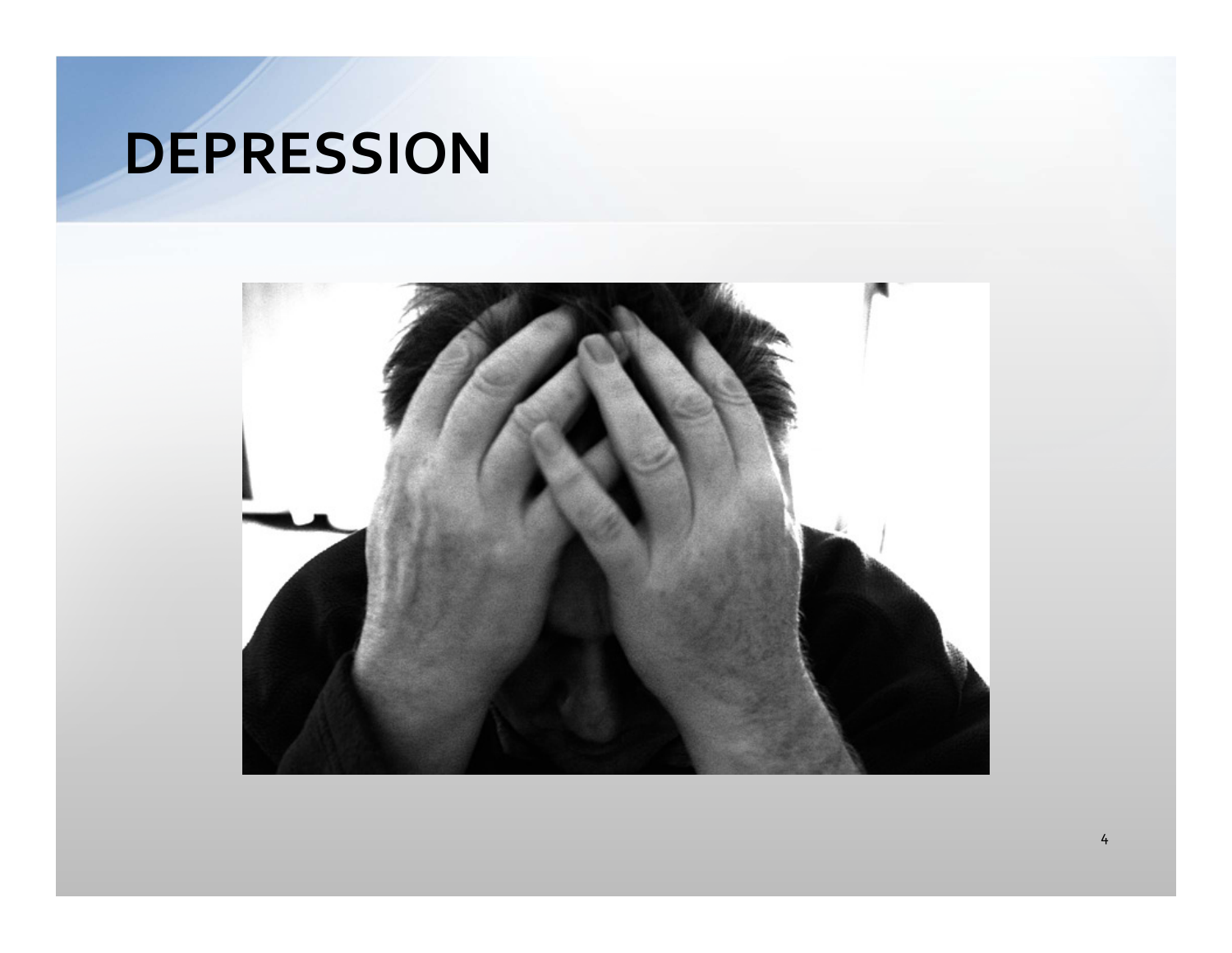### **Why Are We Learning About Depression?**

# *At least* **<sup>1</sup> in 5 attorneys will suffer from Major Depressive Disorder.**

Attorneys are nearly <sup>4</sup> times more likely to suffer from MDD than any other professional population, and the problem appears to be getting worse.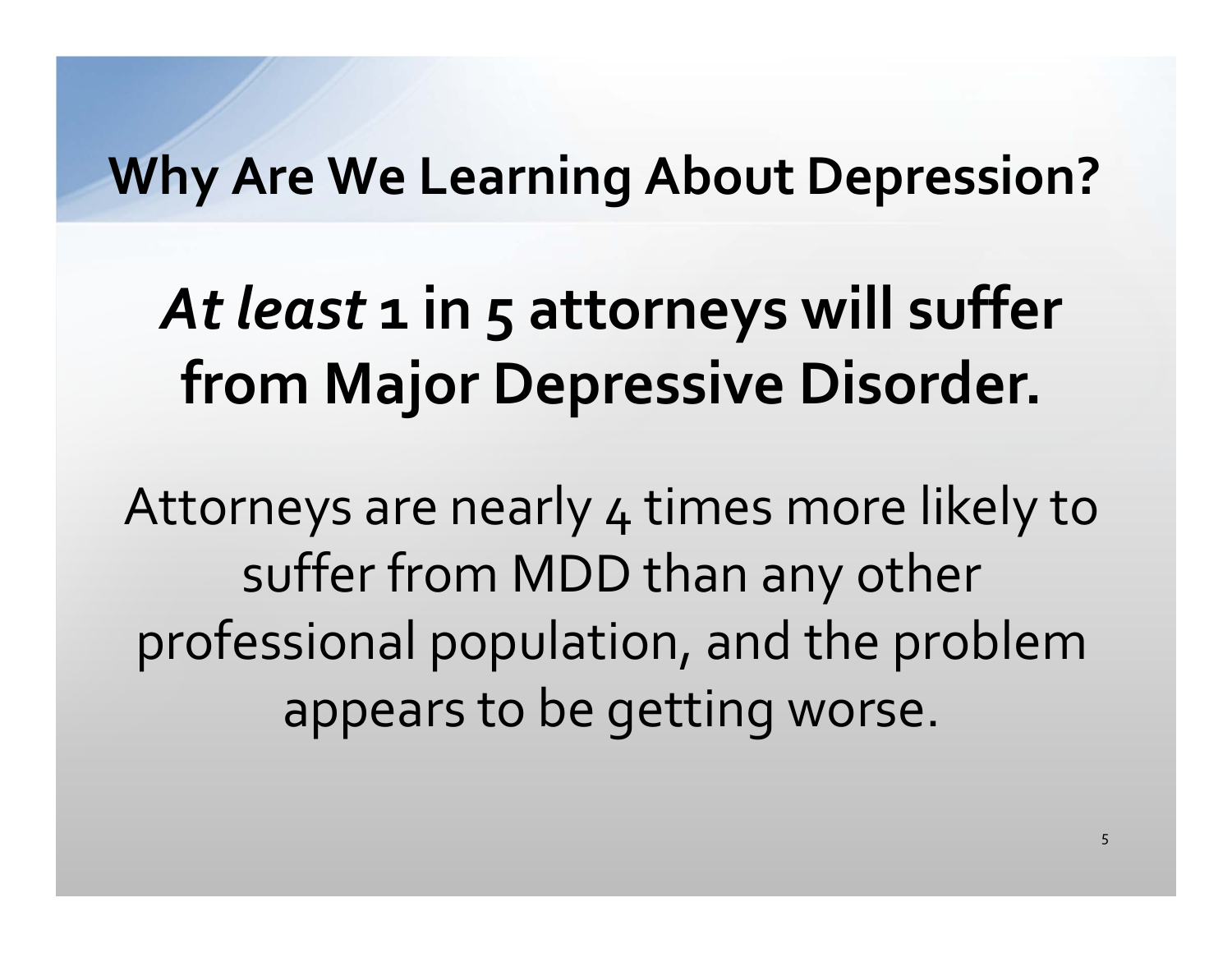## **Landmark 2016 Collaborative Study**

ABA & Hazelden study surveyed >12,000 practicing attorneys and judges:

- **28%** screened positive for at least mild depression (DPN) (vs. <sup>7</sup>‐9% of the general population)
- $\bullet$  **19% screened positive for moderate to severe DPN**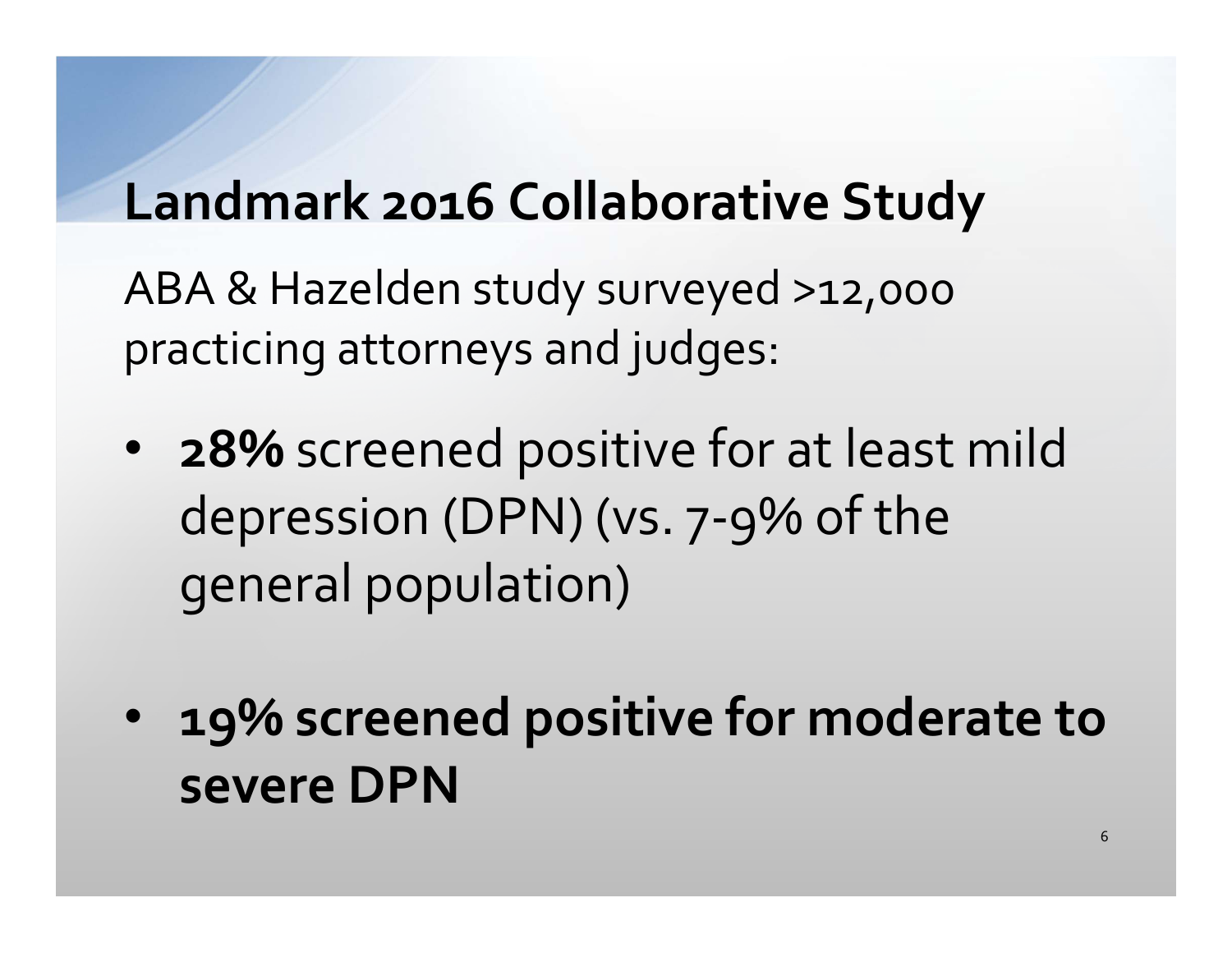## **Depression (MDD)**

- According to the World Health Organization (2010) **depression is the single most burdensome disease in the world** as measured by days of disability.
- Its impact is so broad, that the US Preventative Services Task Force now recommends (as of Jan. 2016) all adults be screened for DPN.
- MDD has <sup>a</sup> greater impact on overall health than arthritis, diabetes, angina, and asthma.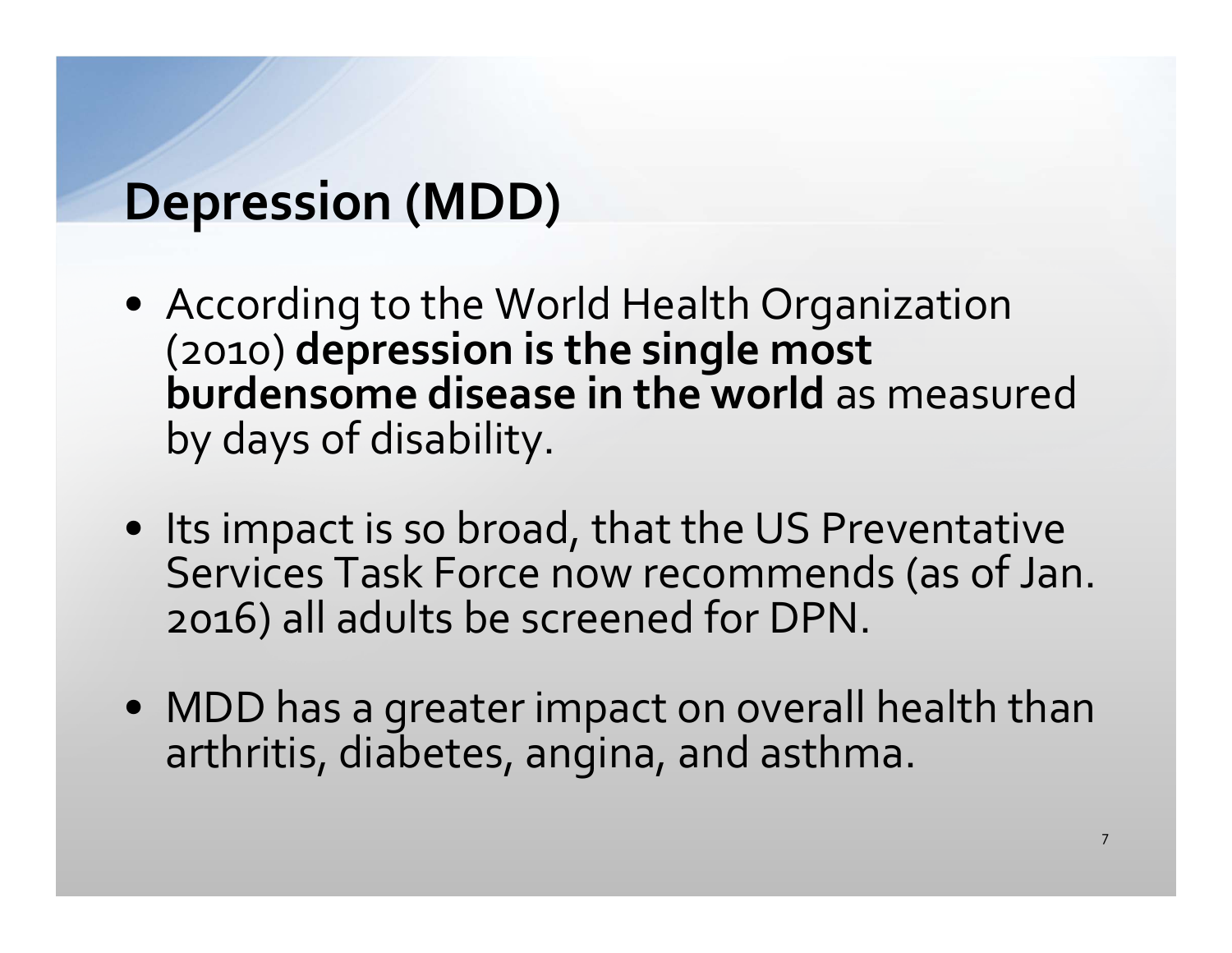### **Major Depressive Disorder (MDD)**

- It is often a <u>chronic</u> disease; 50-75% of adults experience more than one episode.
- The average episode lasts about 6 months.
- Average lifetime recurrence is 8 episodes (average of <sup>4</sup> years total in <sup>a</sup> lifetime).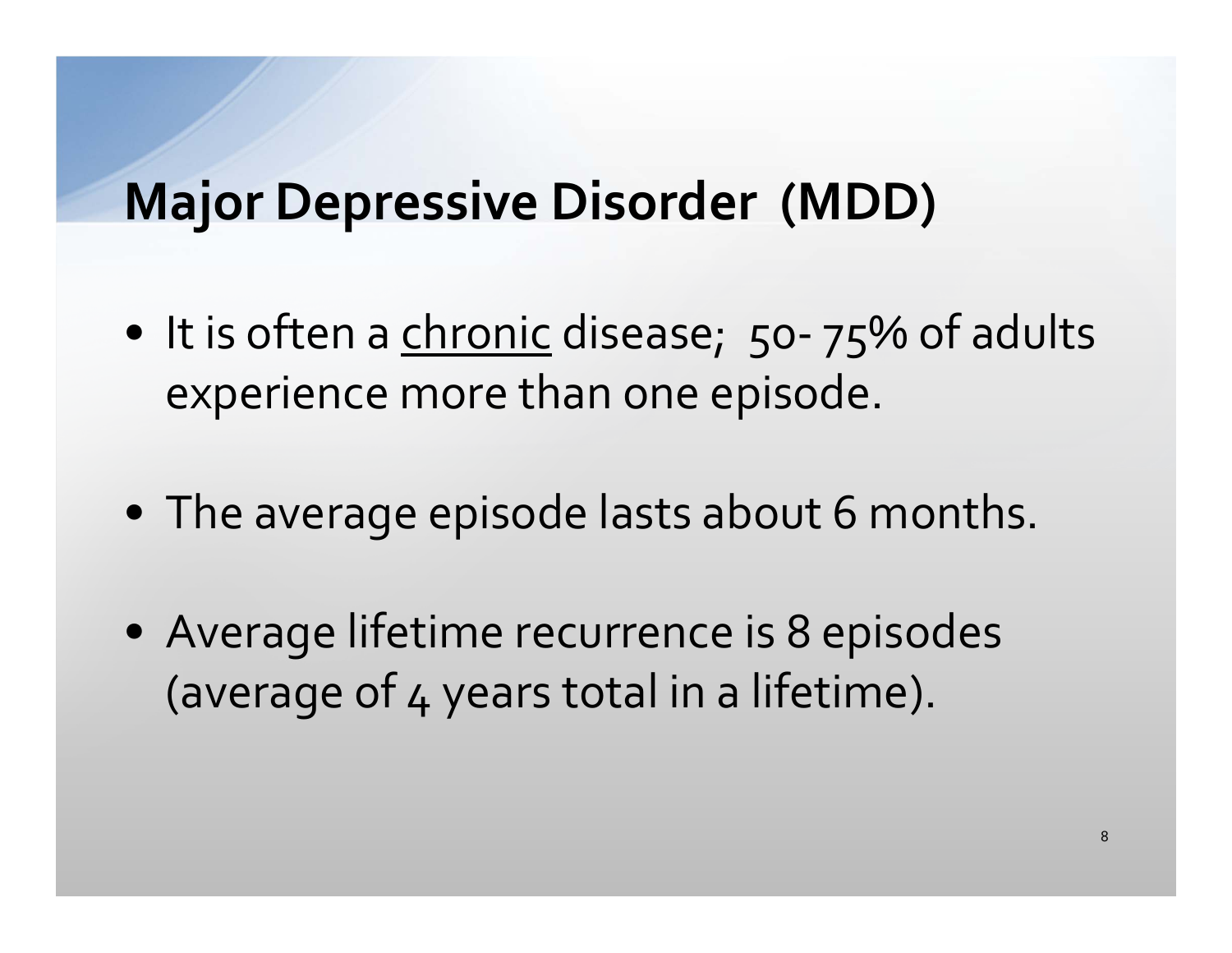#### **Recurrence Risk for Major Depression (MDD)**

- $\bullet$ After 1<sup>st</sup> episode: 50% chance of having a second episode
- $\bullet$ After 2<sup>nd</sup>: 70% chance of having a third
- $\bullet$ After 3<sup>rd</sup> : 90% chance of having a fourth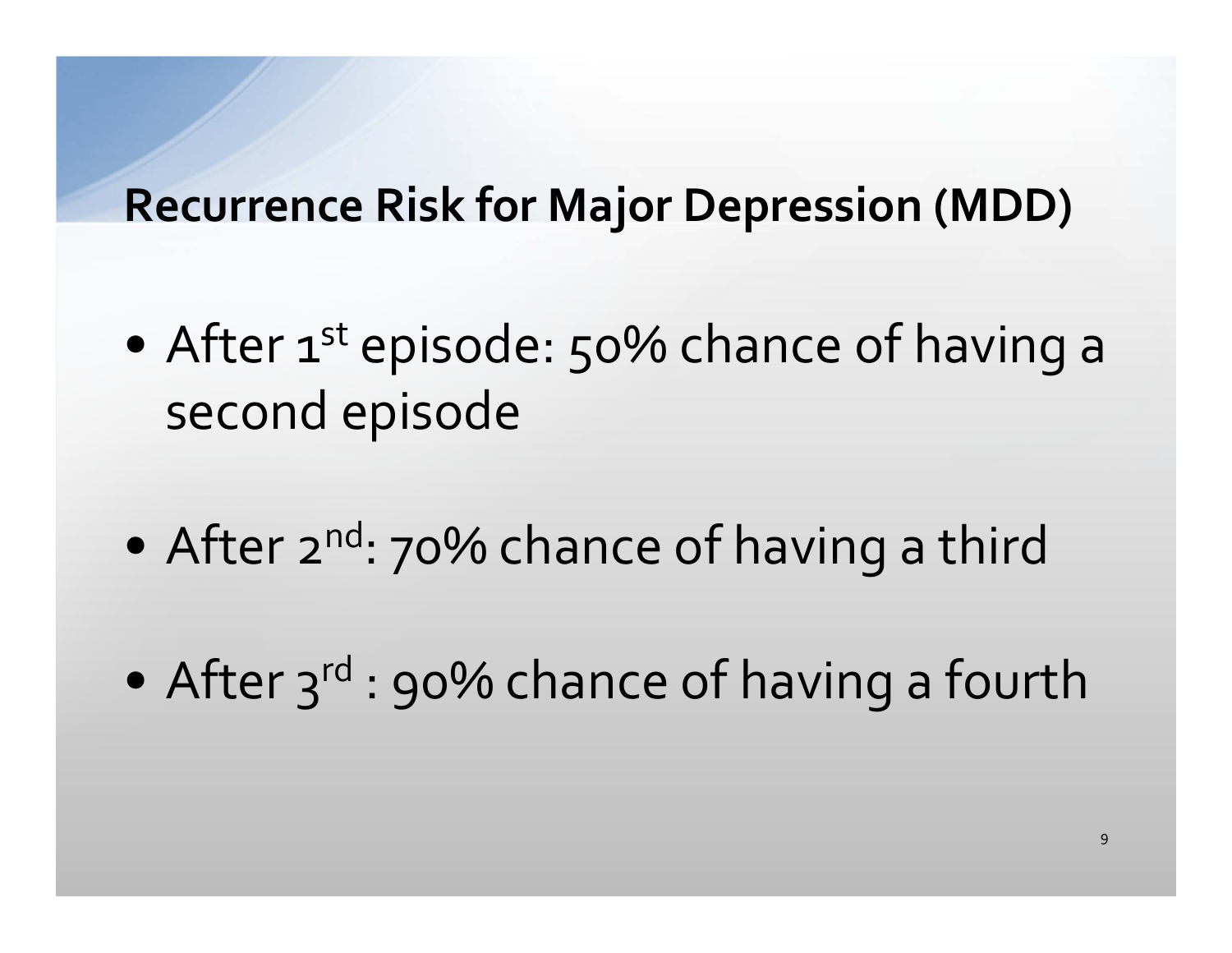## **What Causes Depression?**

- **Genetic** component‐ Family history
- **Environmental** triggers: 50% of people with DPN experienced a severe life event in the period preceding the episode (e.g. divorce, death, financial or job loss)
- **Functional, physiological**, and measurable abnormalities in levels and actions of mood‐regulating chemicals in the brain
- **Psychological** factors: negative thinking patterns, deeply held, self-defeating automatic thoughts, perfectionism, black and white thinking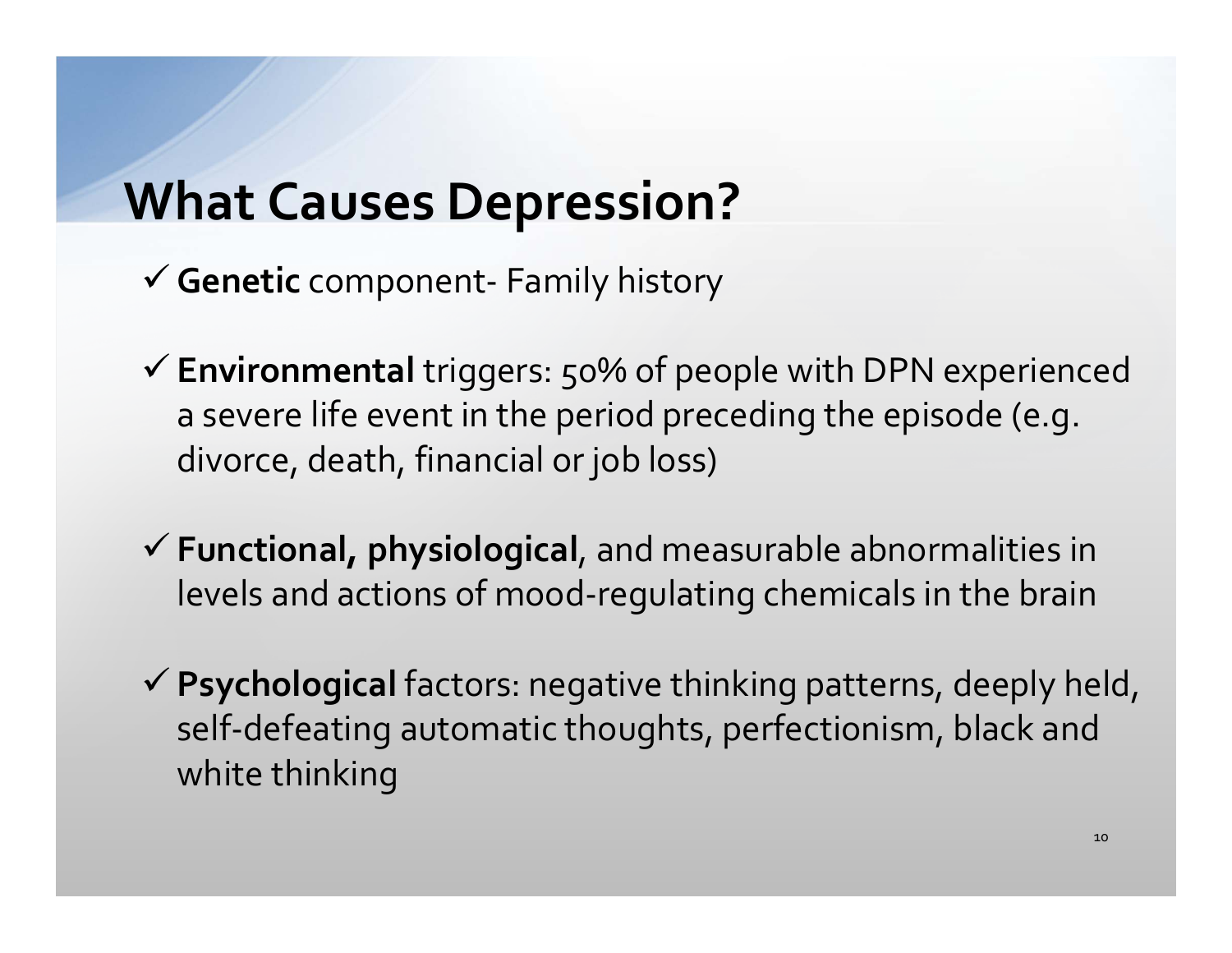# **Symptoms of Depression**

- $\checkmark$  Inability to sleep or oversleeping
- Marked restlessness or somnolence, slow‐moving
- Fatigue or loss of energy
- Feelings of worthlessness or excessive or inappropriate guilt
- Diminished ability to think or concentrate; indecisiveness
- Recurrent thoughts of death (not just fear of dying), suicidal ideation with or without <sup>a</sup> specific plan, or <sup>a</sup> suicide attempt.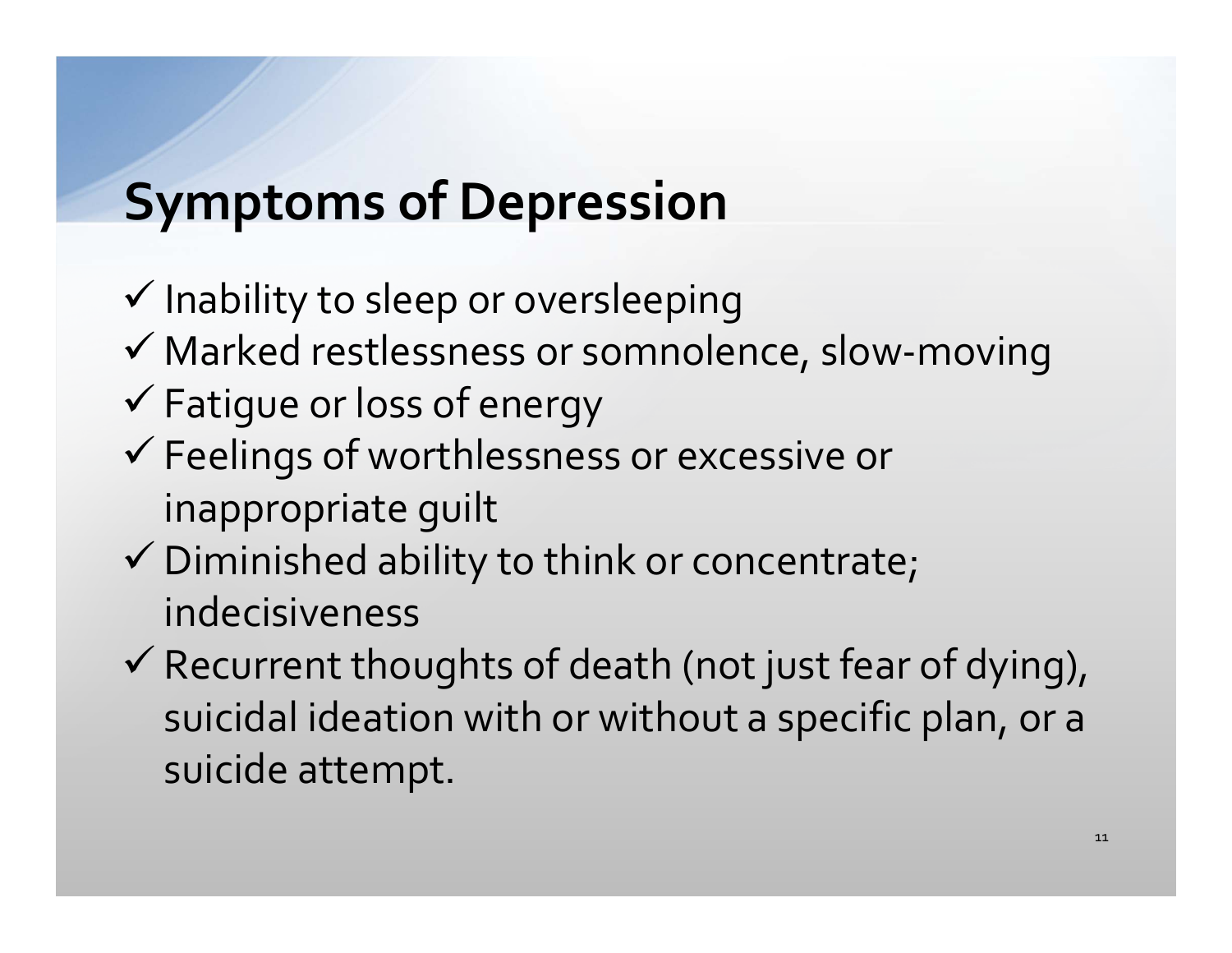# **Other Symptoms of Depression**

- $\checkmark$  Rumination
- $\checkmark$  Withdrawal from family and friends
- $\checkmark$  Irritability & anger
- $\checkmark$  "Self-medication" (increase in alcohol, drug consumption and use of other maladaptive behaviors to 'numb' the sadness)
- $\checkmark$  Decreased memory
- $\checkmark$  Decreased functioning/productivity at work
- $\checkmark$  Headaches, digestive disorders, chronic pain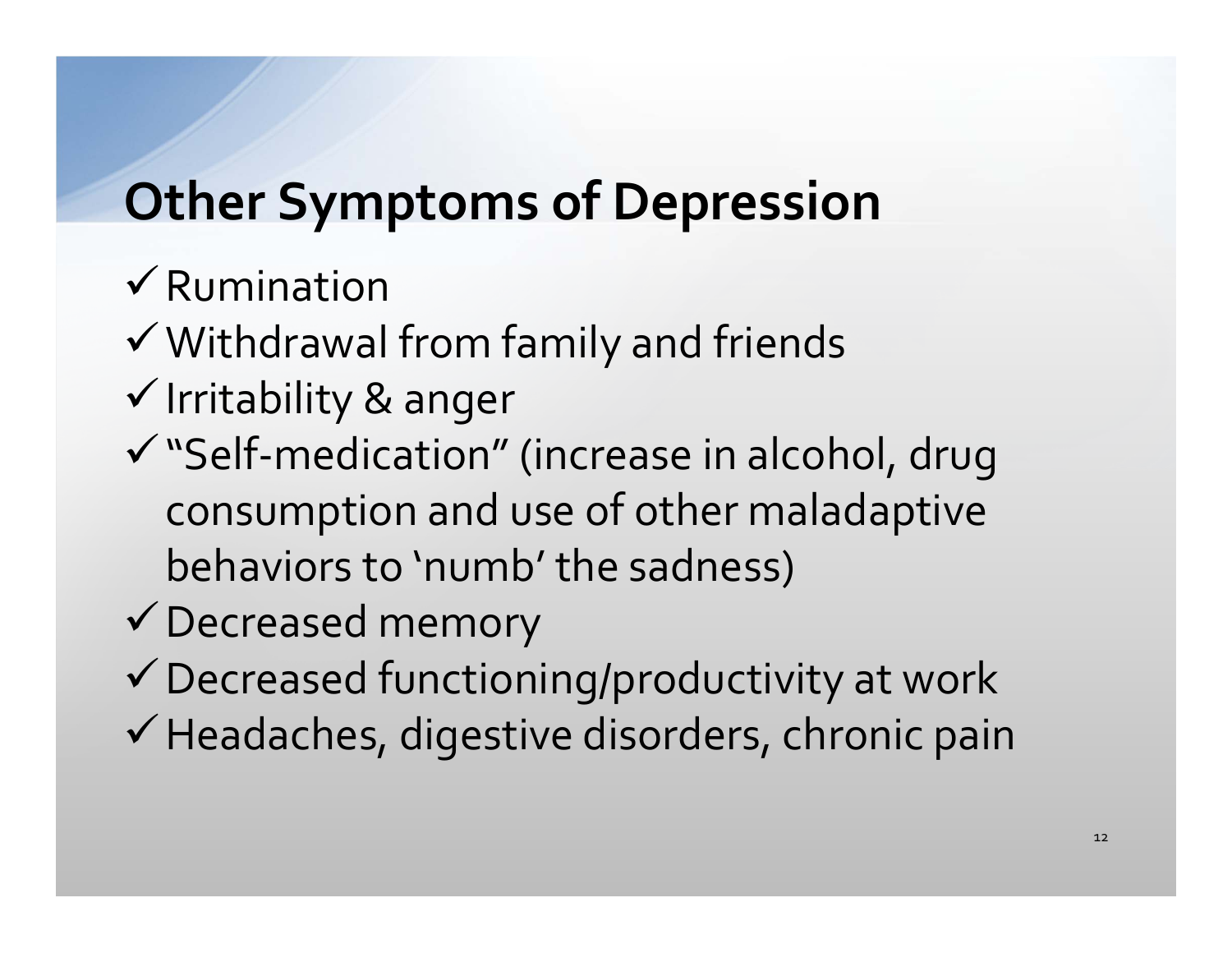# **PET Scan of the Depressed Brain**

• Blood flow to the area of the brain that controls rational thought and prediction of consequences *decreases*.

- Blood flow to the emotional centers of the brain *increases*.
- After treatment, the normal blood flow is restored.

![](_page_12_Picture_4.jpeg)

Mayo Foundation for Medical Education and Research. All rights reserved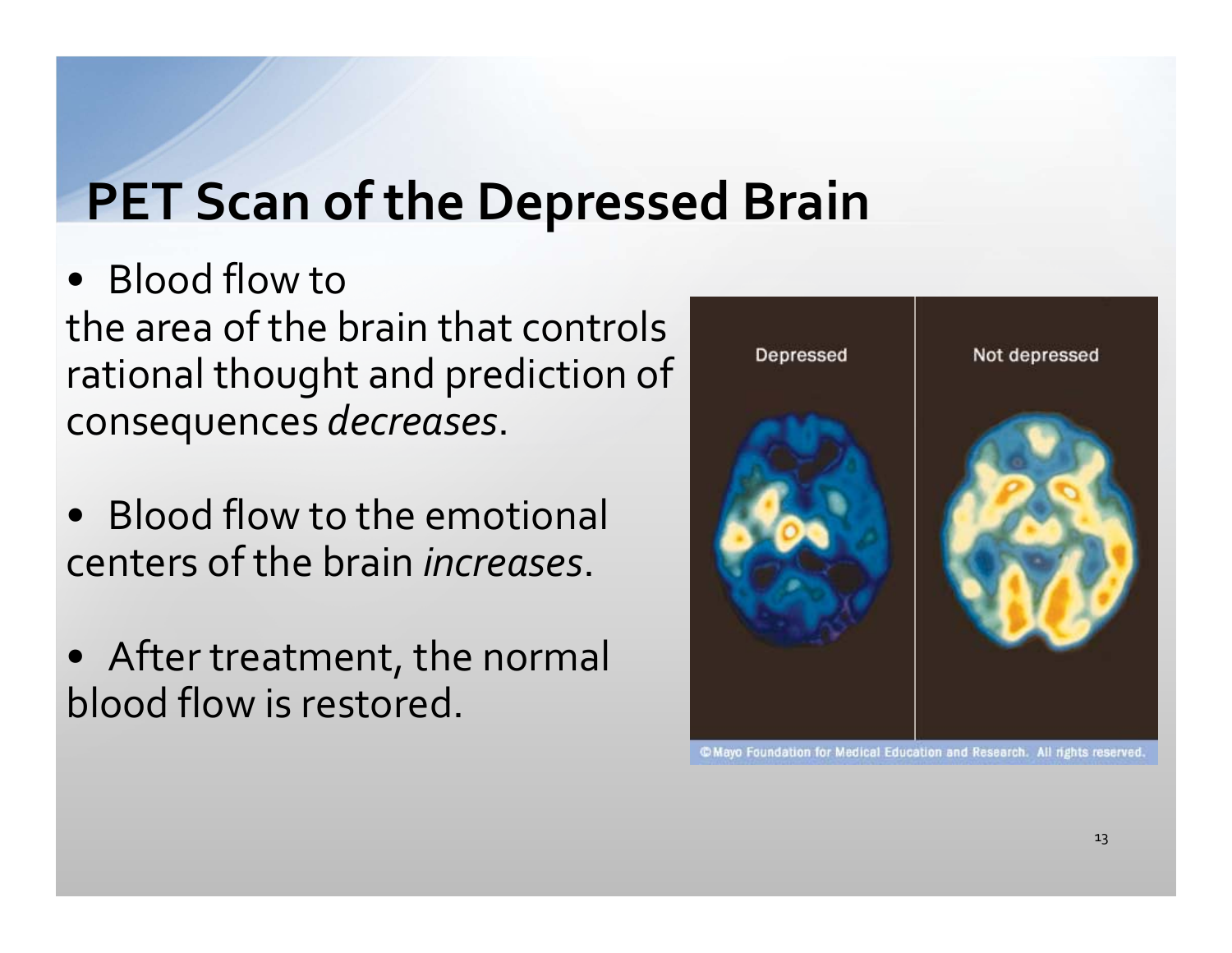# **Recognizing <sup>a</sup> Colleague's Problem**

- Absenteeism
- Disheveled appearance
- Decreased productivity and/or late, incomplete work
- Disruptive behavior
- Increased irritability and/or agitation
- Increased isolation/lack of cooperativity
- Substance misuse (symptoms of SUD are often similar to those of DPN)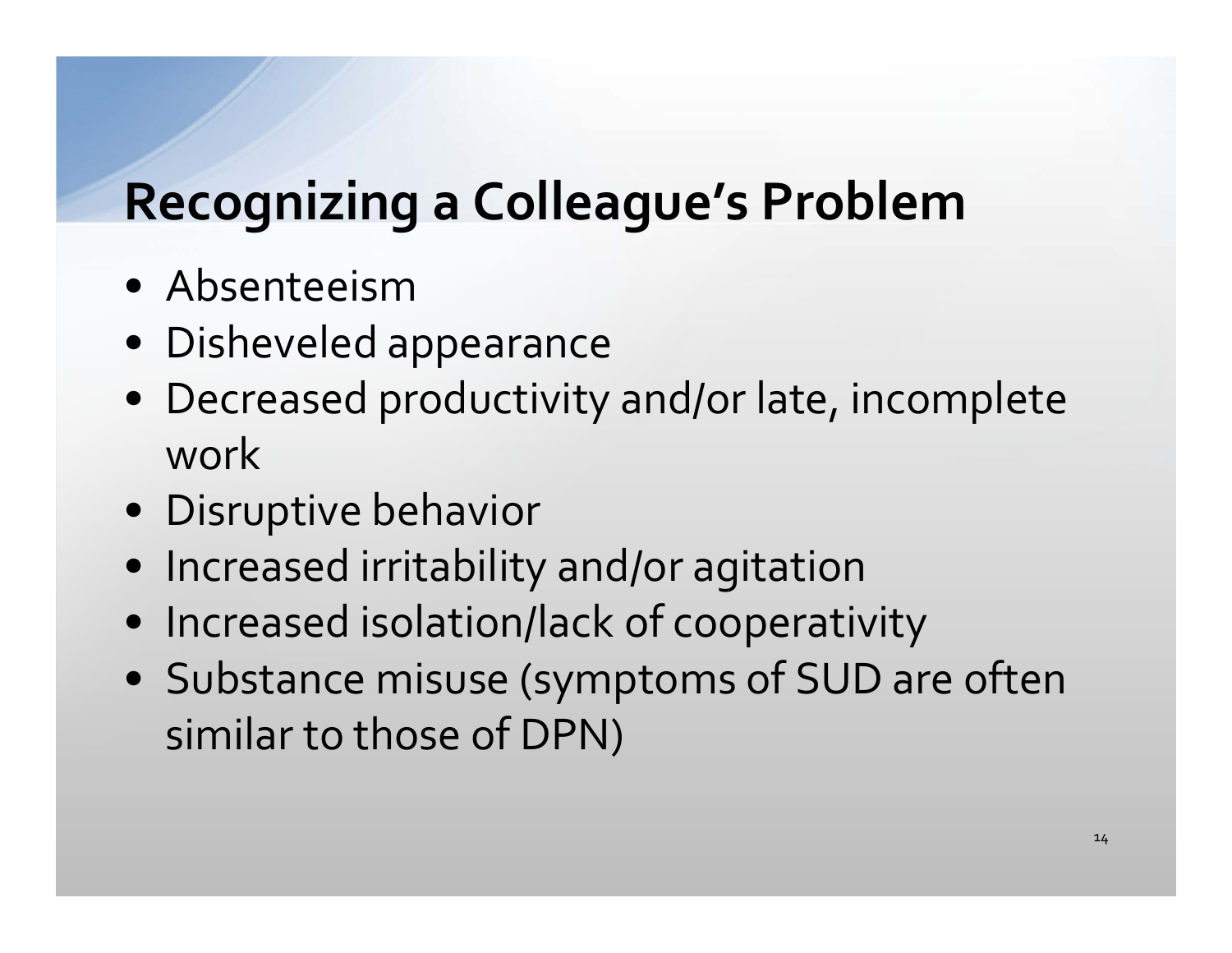# **Attorneys & Judges are at High Risk for Suicide**

#### **Major depression (MDD) is the most commontrigger for suicide.**

- Substance abuse is <sup>a</sup> common trigger.
- In 2014, **lawyers were the fourth most likely of all professionals to complete suicide.**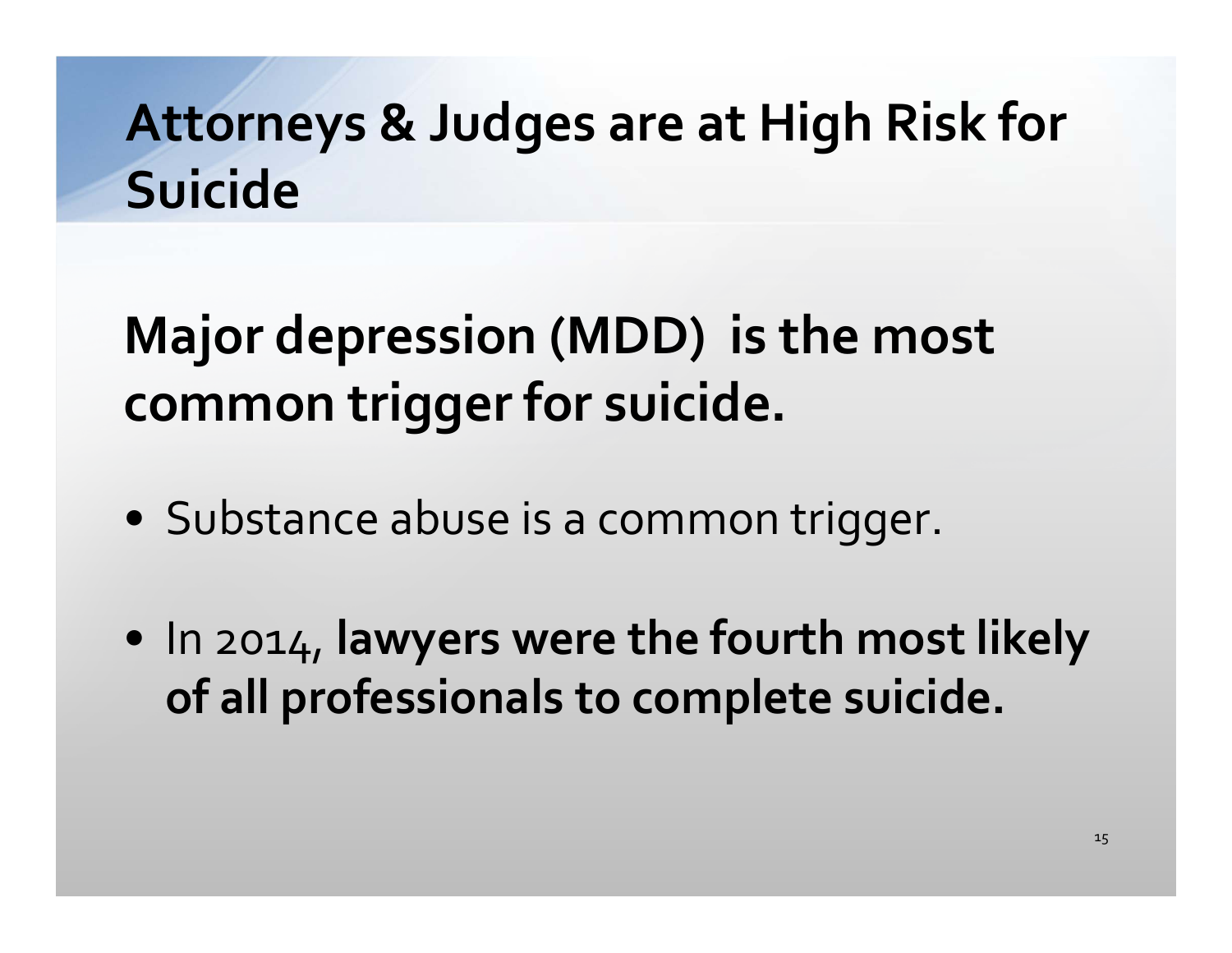## **Attorneys, Judges, and Suicide**

**Relative risk of suicide** for lawyers has been estimated to be **2‐6 times greater** than the general population.

<sup>2014</sup> survey of over 12,000 attorneys (including judges):

- •**11.5% have had suicidal thoughts** during their law career.
- 2.9 % repor<sup>t</sup> self‐injuring behaviors.
- 0.7% reported at least one suicide attempt (i.e. 90 attorneys out of 12,000.)

 $^{\star}$ These figures are likely an underestimate, as the study relied on self-reporting.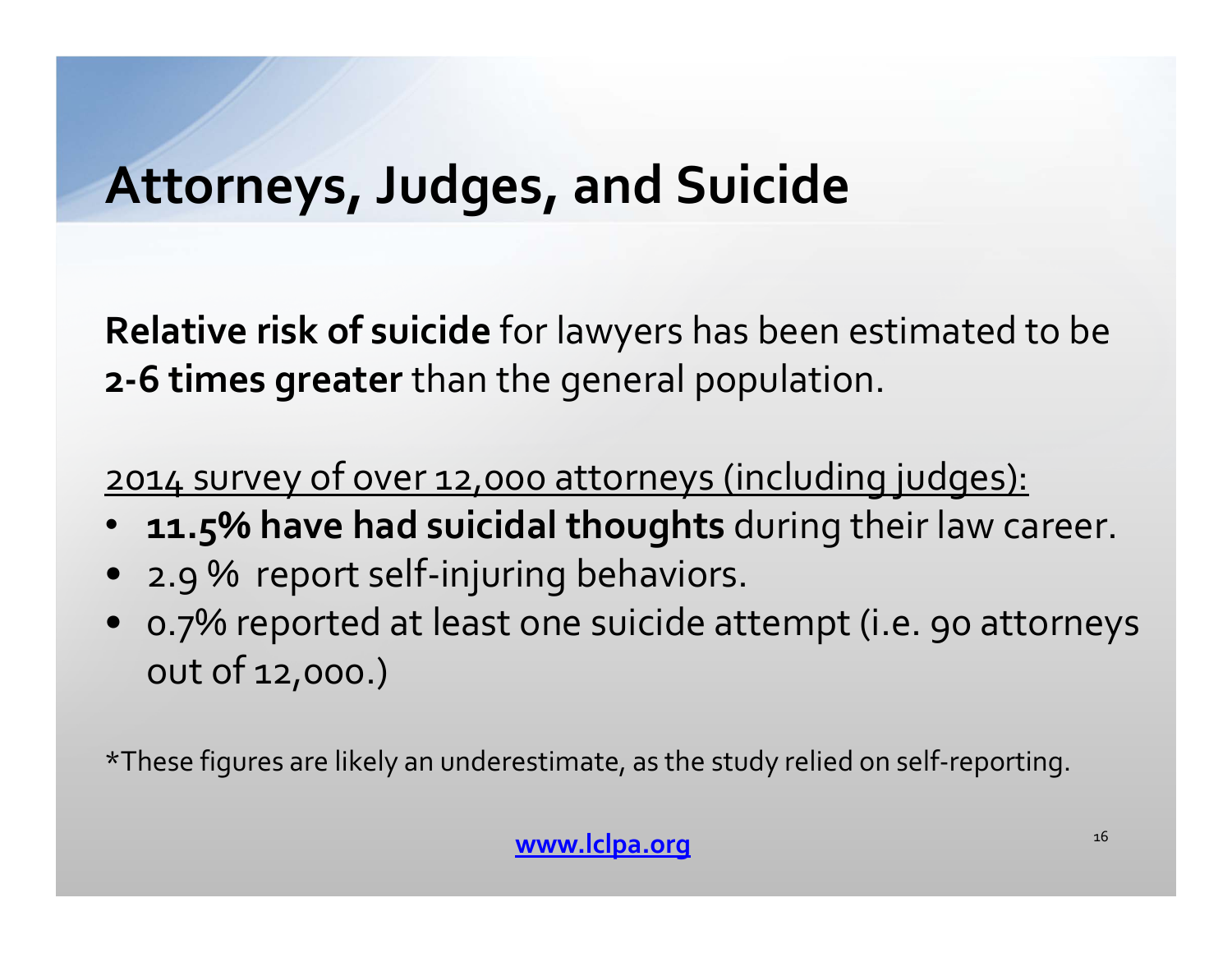# **Suicide Statistics**

- •**<sup>10</sup>th leading cause of death in the U.S.**
- Rates have increased consistently since 2006.
- **One person dies by suicide every 5 hours in PA**.
- For every suicide completion there are 25 attempts.
- **We lose over 44,000 Americans every year to suicide.**
- White males accounted for 70% of suicides in 2015.
- Women attempt suicide more often than men, but are less likely to complete it.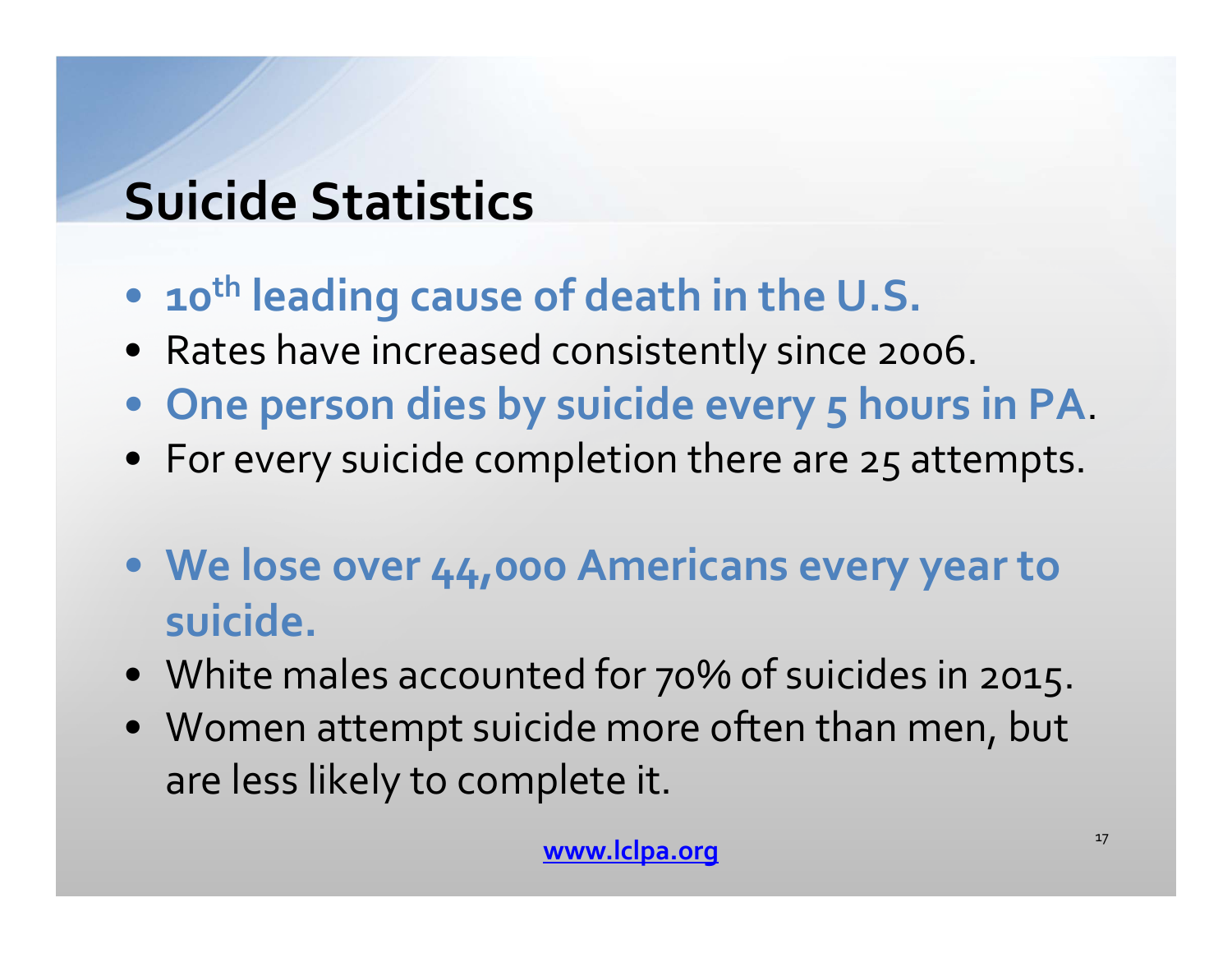## **WARNING SIGNS OF SUICIDE**

Talk If a person talks about:

Being <sup>a</sup> burden to others Feeling trapped Experiencing unbearable pain Having no reason to live Killing themselves Acting recklessly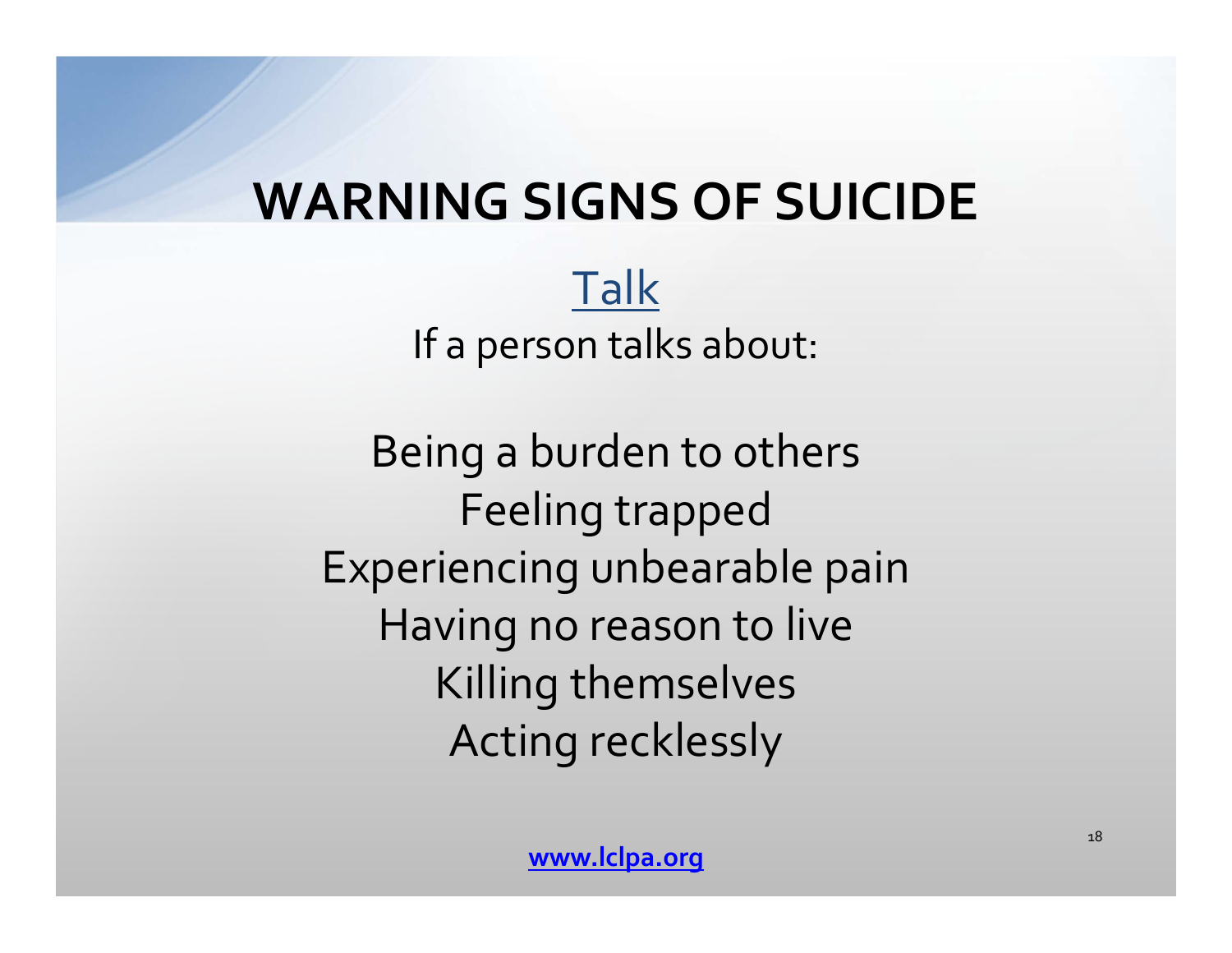### **WARNING SIGNS OF SUICIDE**

Mood

Depression Loss of interest Rage Irritability HumiliationAnxiety

**www.lclpa.org** 19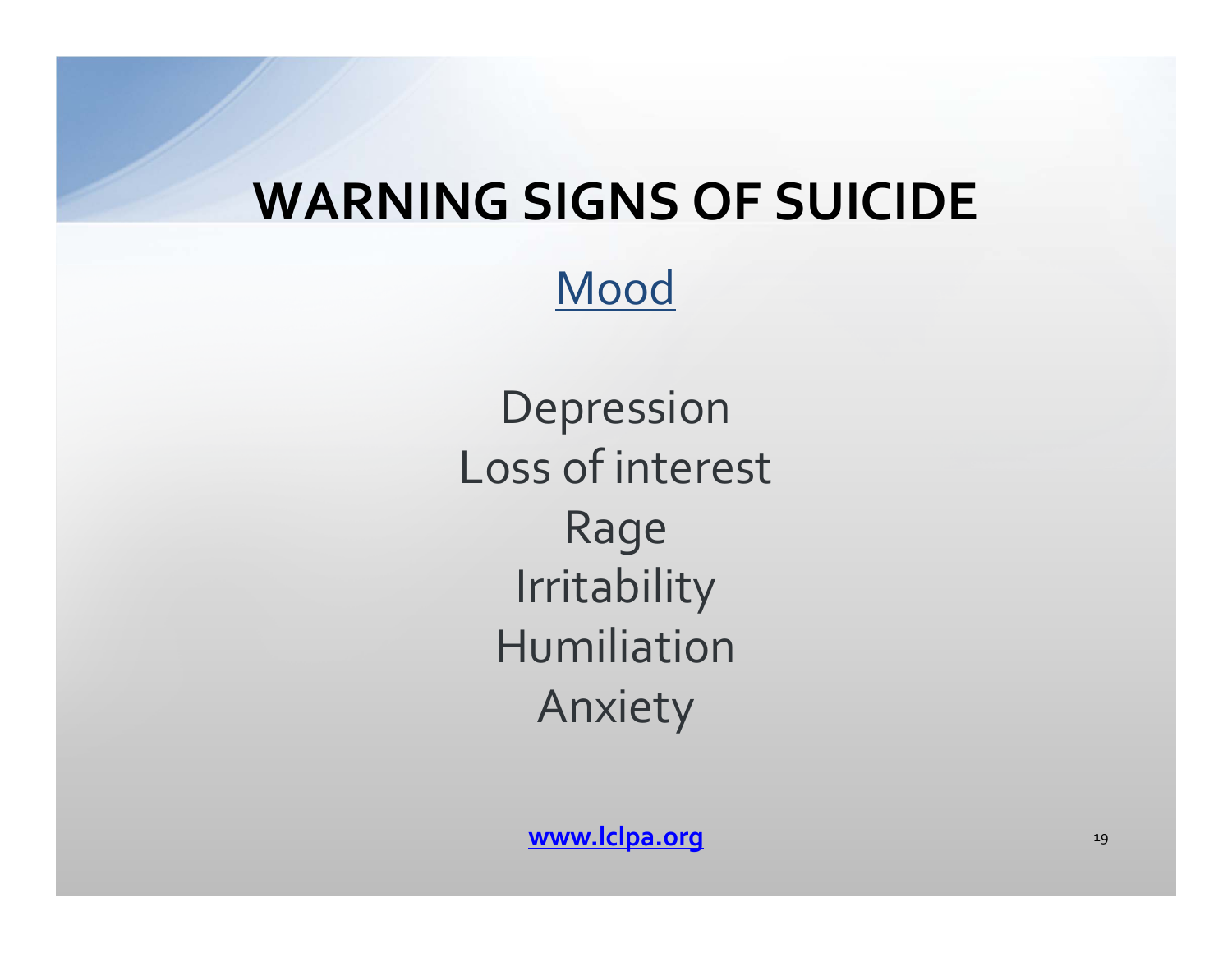# **WARNING SIGNS OF SUICIDE**

#### Behaviors

- Increased use of alcohol or drugs
- Looking (e.g. online) for a way to kill themselves
- Withdrawing from activities
- Isolating from family and friends
- $\bullet$  Sleeping too much or too little
- $\bullet$  Visiting or calling people to say goodbye
- Giving away prized possessions
- Aggression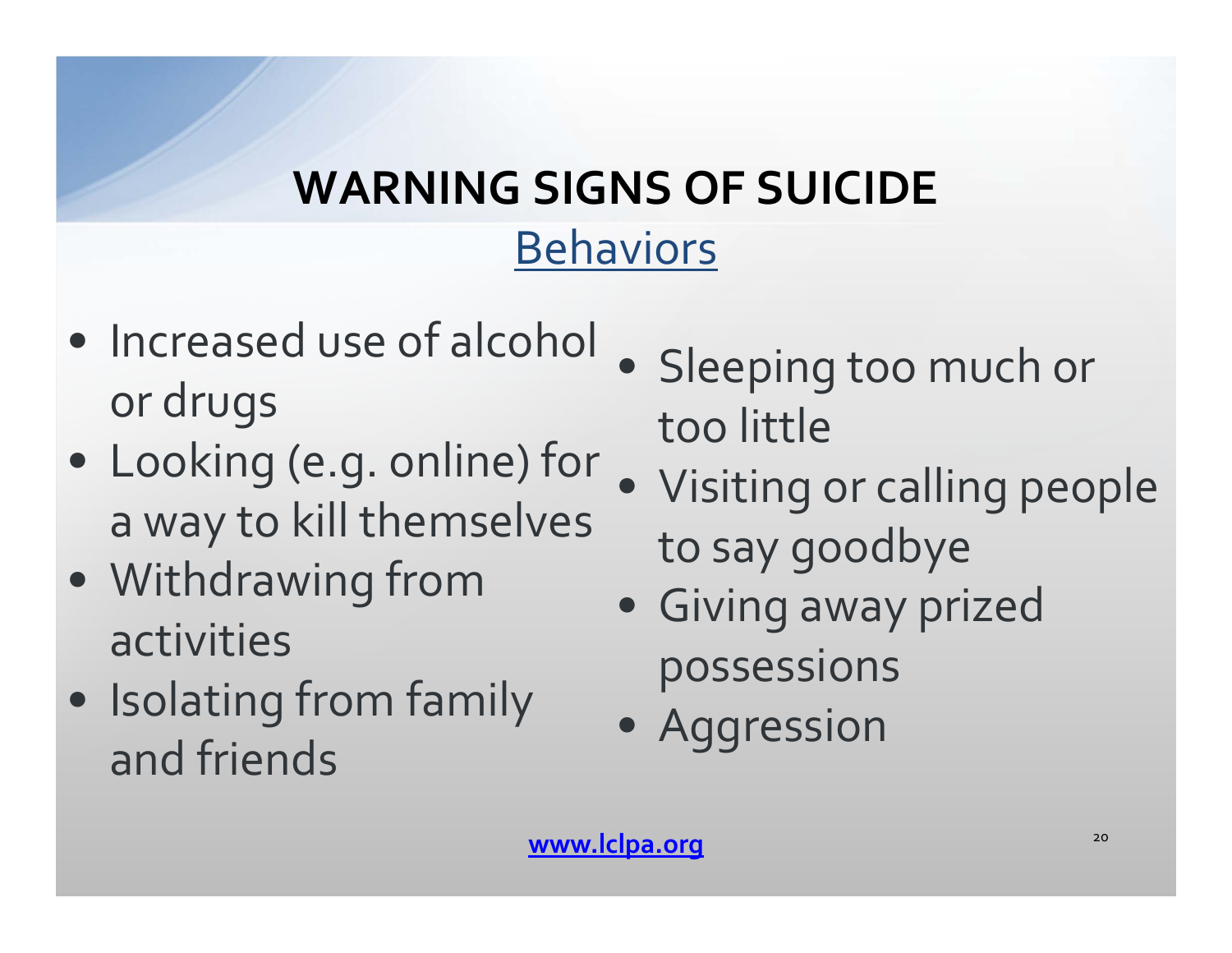## **Resources for Suicide Prevention**

# National Suicide Prevention Lifeline **<sup>1</sup>‐800‐273‐TALK (8255)** National, toll free, 24hrs

Crisis Text Line (http://www.crisistextline.org) Text "**HOME**" to **741‐741**

**www.lclpa.org** 21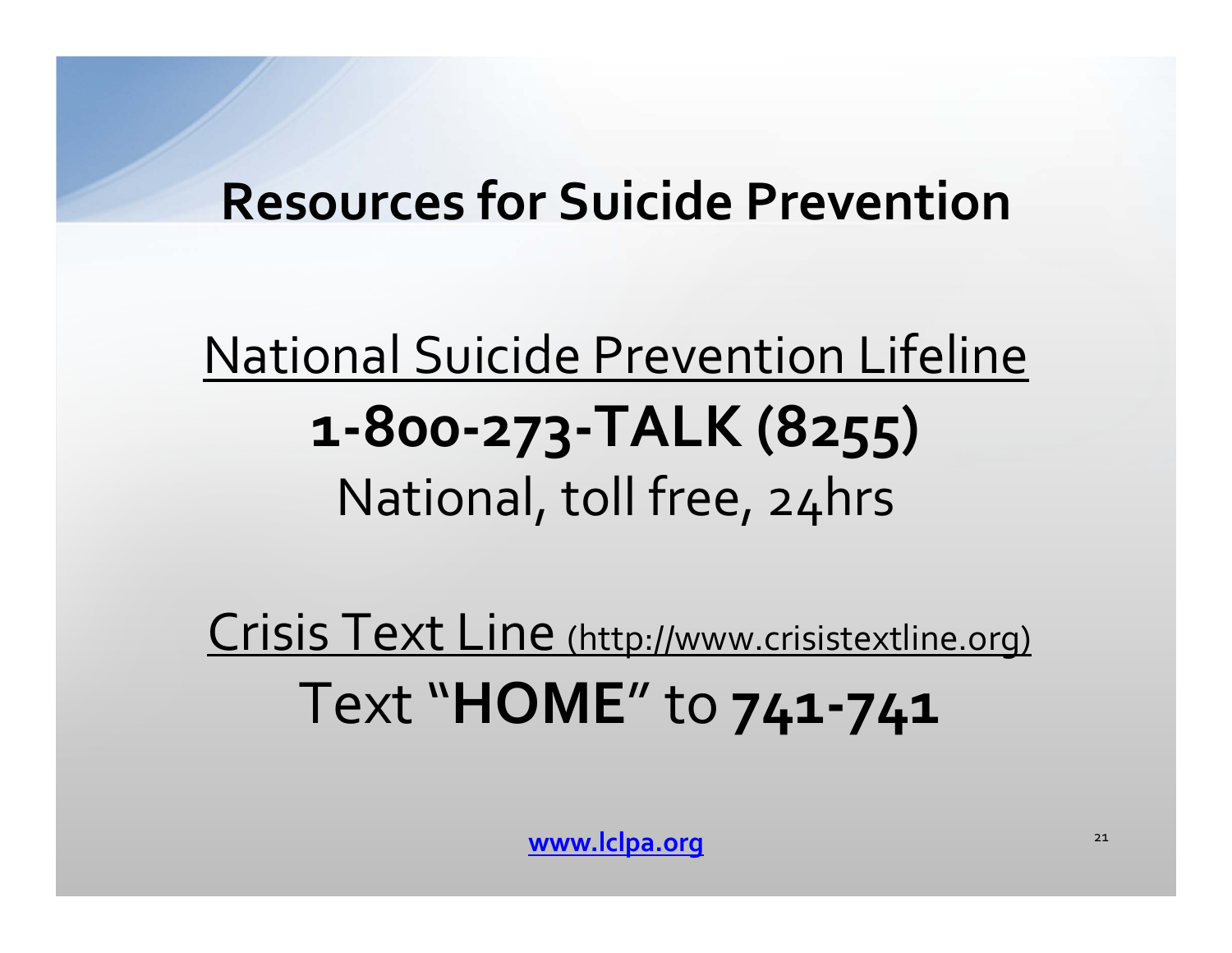#### **More Resources**

American Foundation for Suicide Prevention: afsp.org

PA Suicide Prevention Coalition: preventsuicidepa.org

Survivors of Suicide: survivorsofsuicide.com

American Association of Suicidology: suicidology.org

National Crisis Helpline: <sup>1</sup>‐800‐784‐SUICIDE (2433)

ABA Wellness Toolkit:

https://www.americanbar.org/content/dam/aba/administra tive/lawyer\_assistance/ls\_colap\_Brafford\_Tool%20Kit.auth checkdam.pdf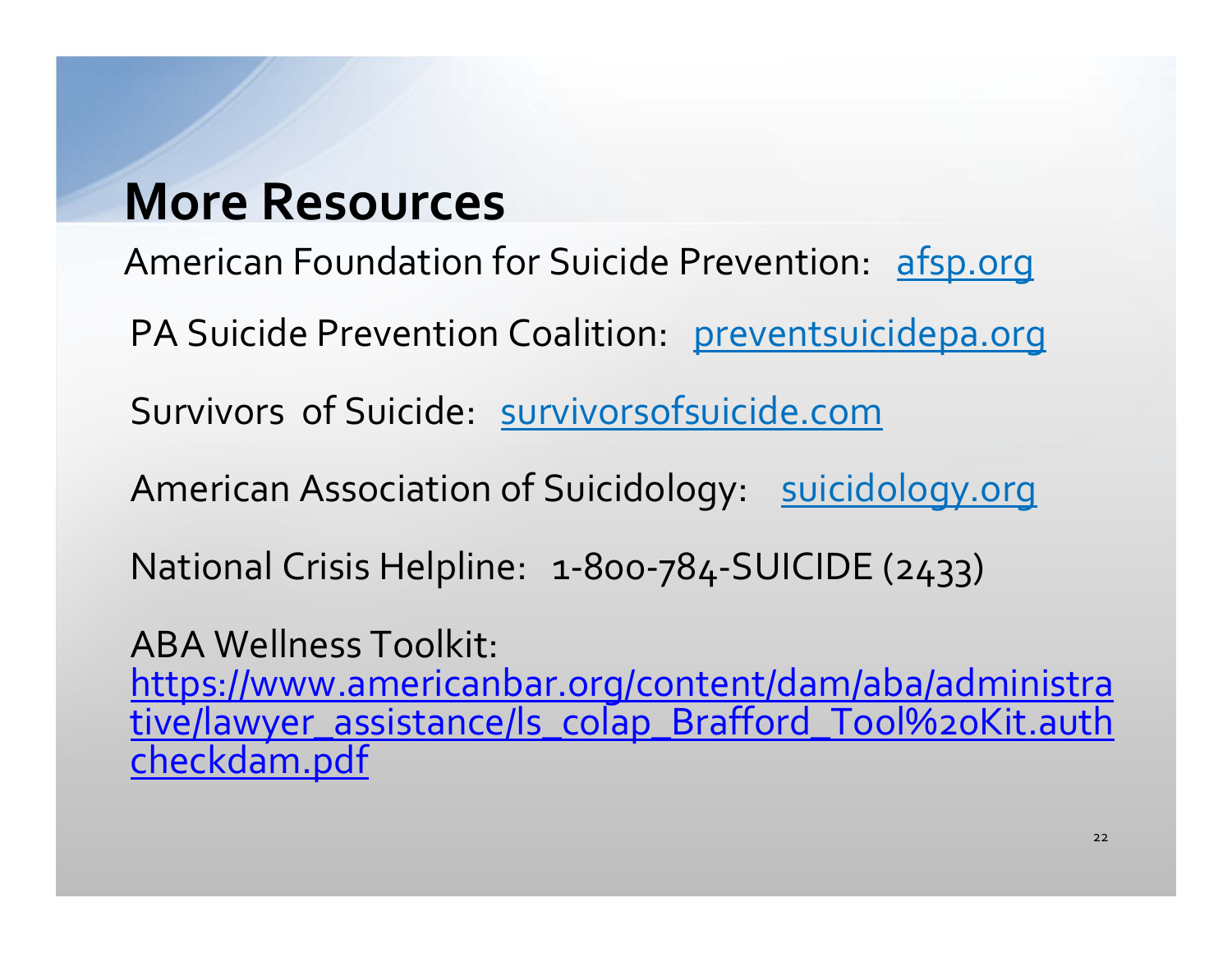### Common Personality Traits **Why Are Attorneys & Judges So Unhappy?**

- Type A, perfectionistic, rigid, black‐and‐white thinking patterns
- $\checkmark$  Extremely high expectations for self and others; competitive nature
- $\checkmark$  Emotional detachment
- $\checkmark$  Self-reliance to an extreme
- $\checkmark$  Acute and chronic stress and workaholism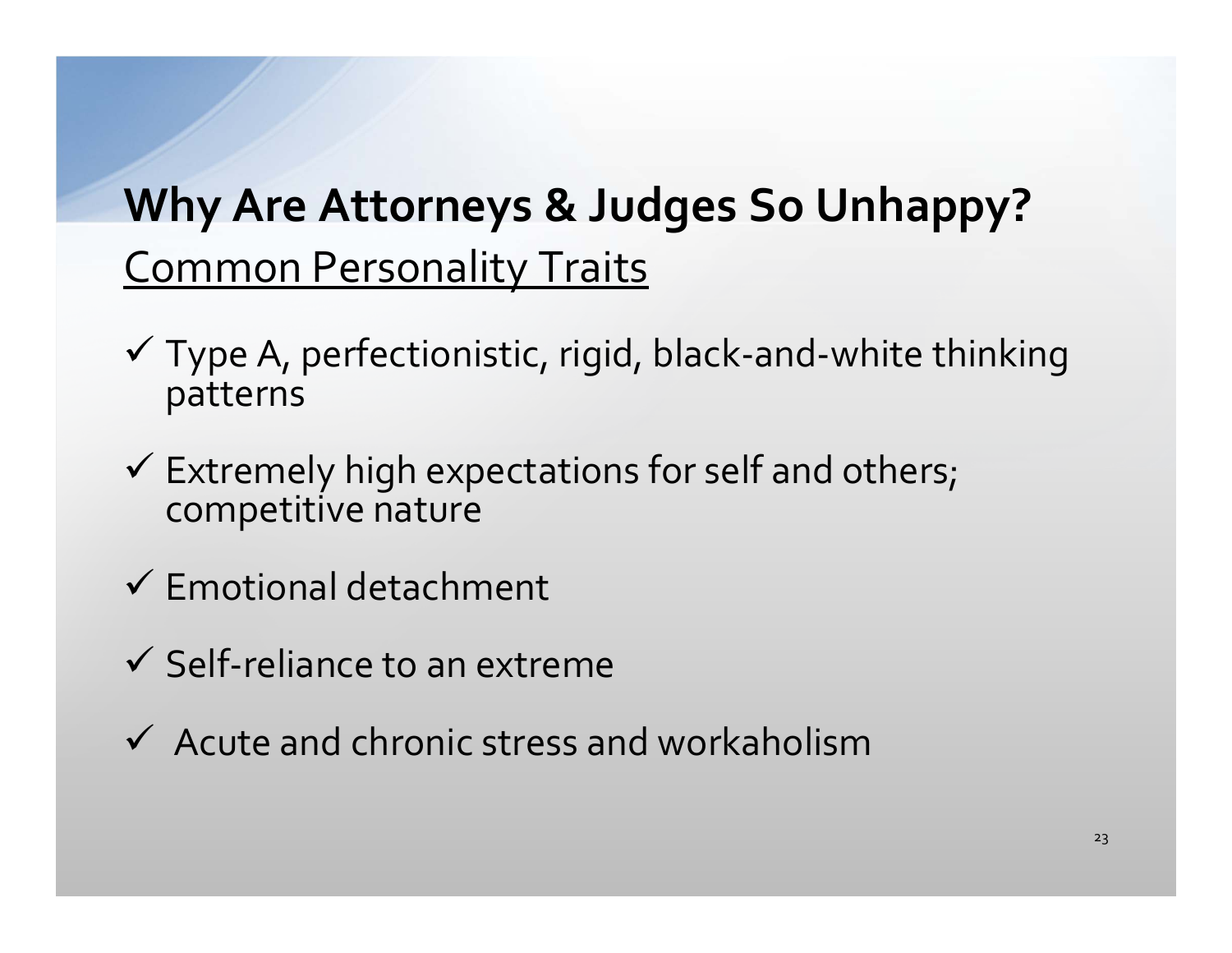# **Why Are Attorneys & Judges So Unhappy?**

#### $\checkmark$  Pessimism

- *Upside*: helps anticipate & mitigate all possible negative outcomes for clients/cases; aka 'prudence'
- *Downside*: view adverse events as permanent, pervasive, uncontrollable and 'ruining everything' (tendency to globalize negativity) in personal life

Many attorneys & judges struggle to 'turn off' these attitudes and behaviors after work, causing significant harm to mental health & interpersonal relationships. Ironically, the same traits that make you <sup>a</sup> successful attorney increase your risk of substance use and depression.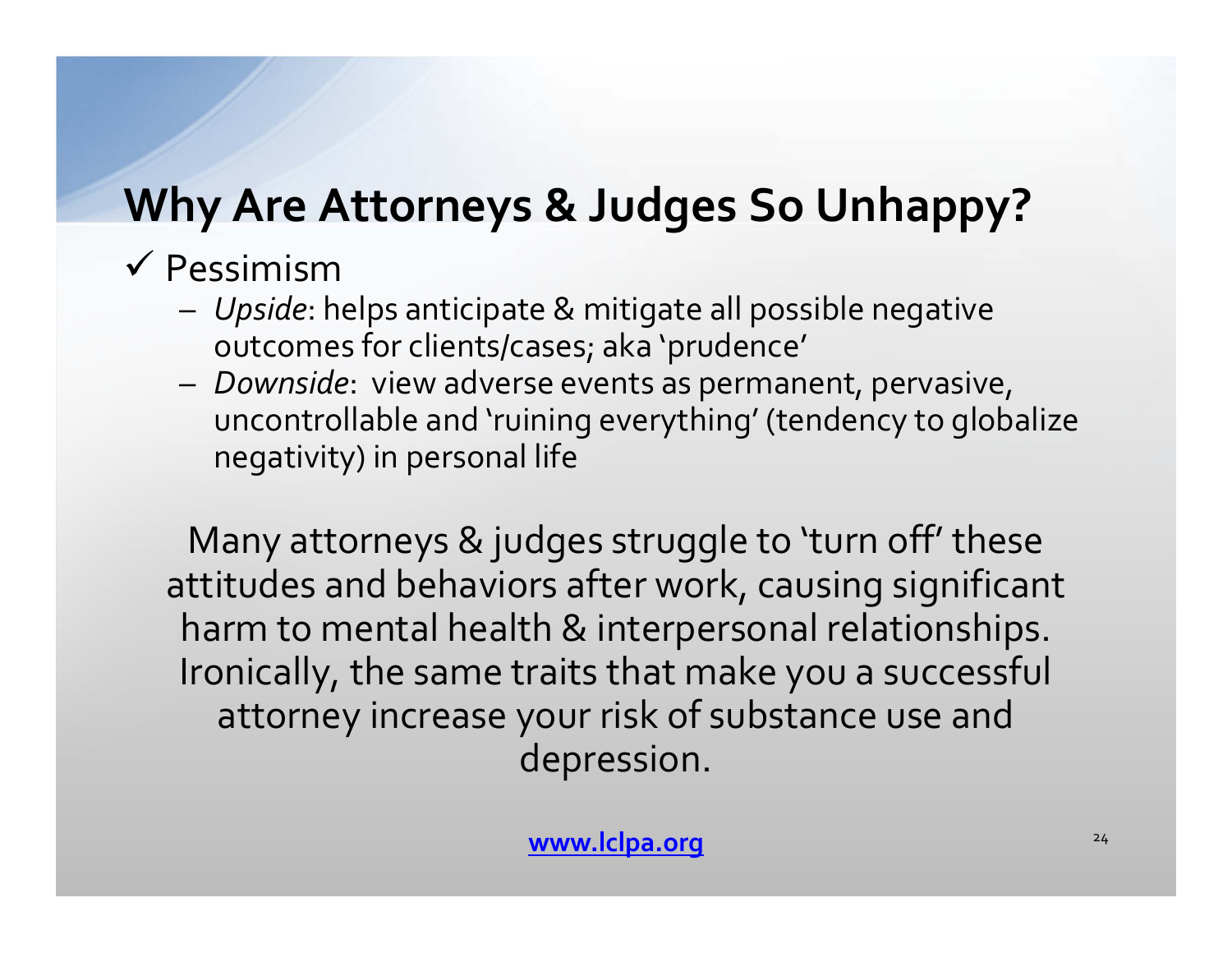#### **Why Are Attorneys & Judges So Unhappy?**

- $\checkmark$  High job dissatisfaction rates (55% by one ABA survey)
- $\checkmark$  Aggressive, adversarial nature of law practice ('win/loss,' 'all‐or‐nothing')
- $\checkmark$  Law practice is often emotionally isolating and devoid of consideration for life‐work balance.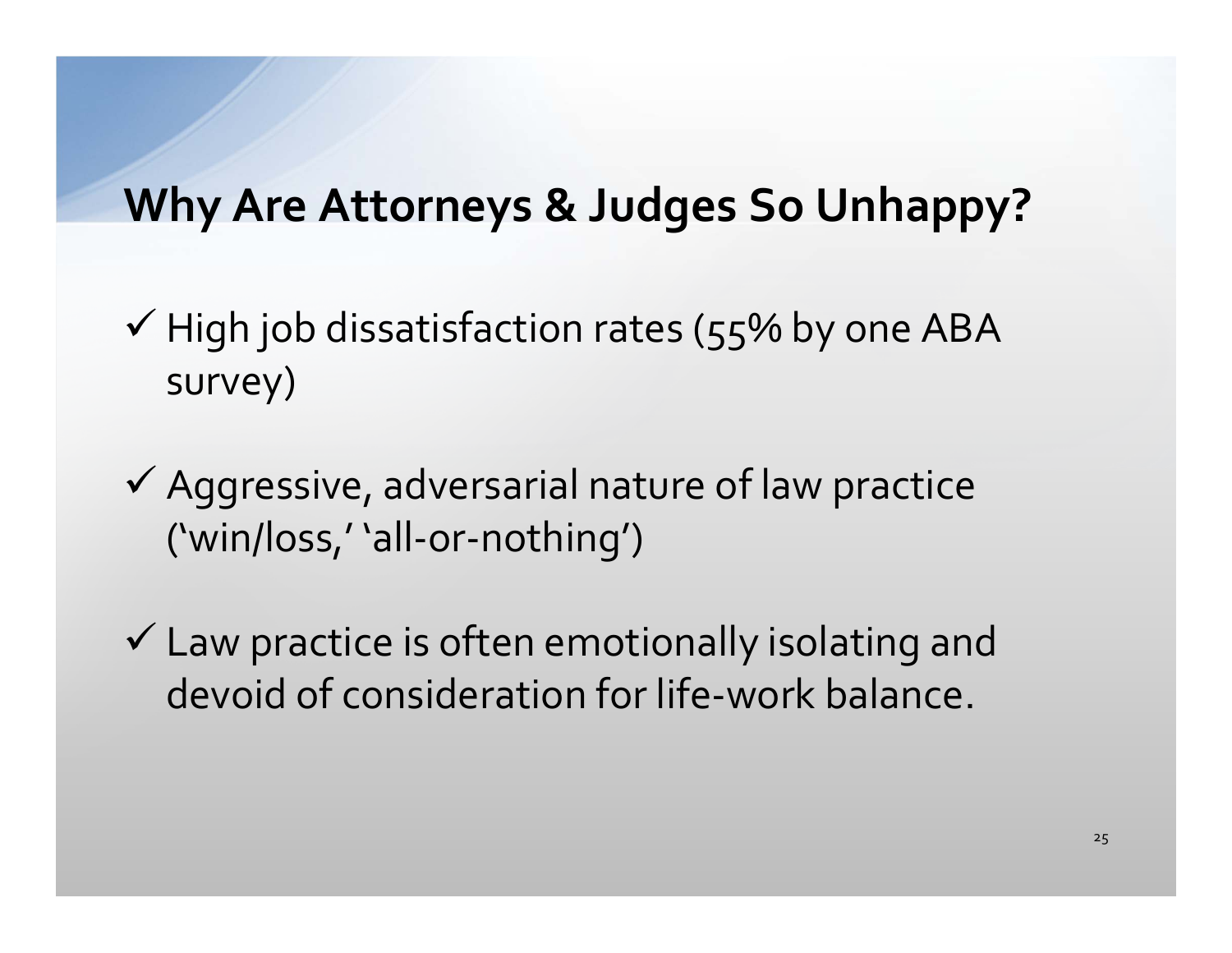#### **Why Are Attorneys & Judges So Unhappy?**

 $\checkmark$  Repeated exposure to bad human behavior.

 $\checkmark$  Inundation by the negative emotions of clients/defendants

 $\checkmark$  Financial pressures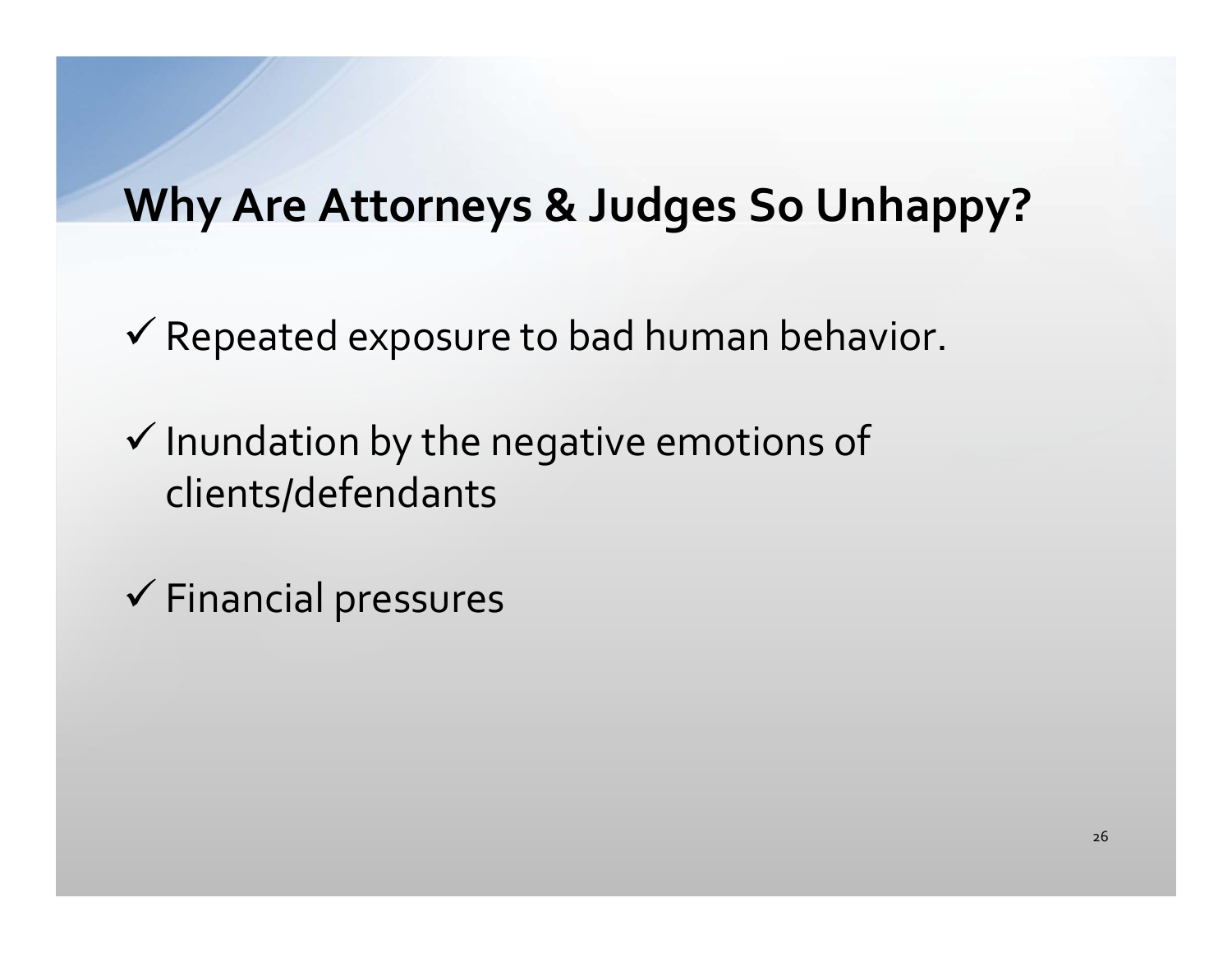## **Why Don't Attorneys & Judges Ask for Help?**

- Rationalization
	- justifying symptoms and behavioral changes; blame other people or situations
- Intellectualization and ego
	- "I am too important to take time off work to ge<sup>t</sup> treatment."
	- "I don't/can't have <sup>a</sup> problem."

#### • Minimization

- "It's not that bad."
- "This is just how life is."

### ● Sense of self-reliance

 $- \;$  belief that you can handle it on your own; "I can snap out of this depression. <sup>I</sup> don't need anyone's help."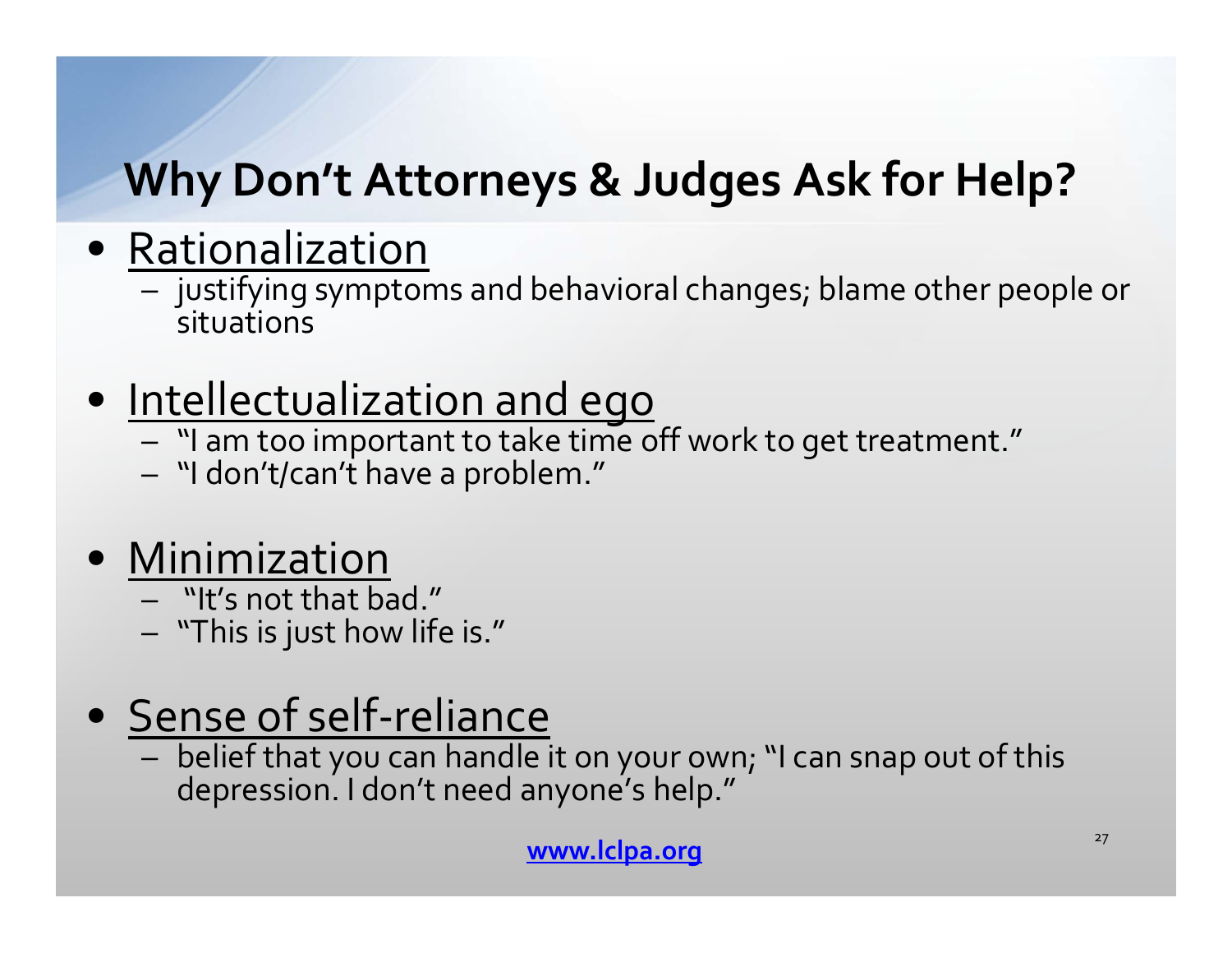#### **Why Don't Attorneys & Judges Ask for Help?**

#### • <u>Role as problem-solver</u>

- belief you are expected to solve all of your own problems as well
- belief that "I am in control" makes it difficult to identify and acknowledge <sup>a</sup> mental health concern
- Denial

– illusion that all is well; façade of normalcy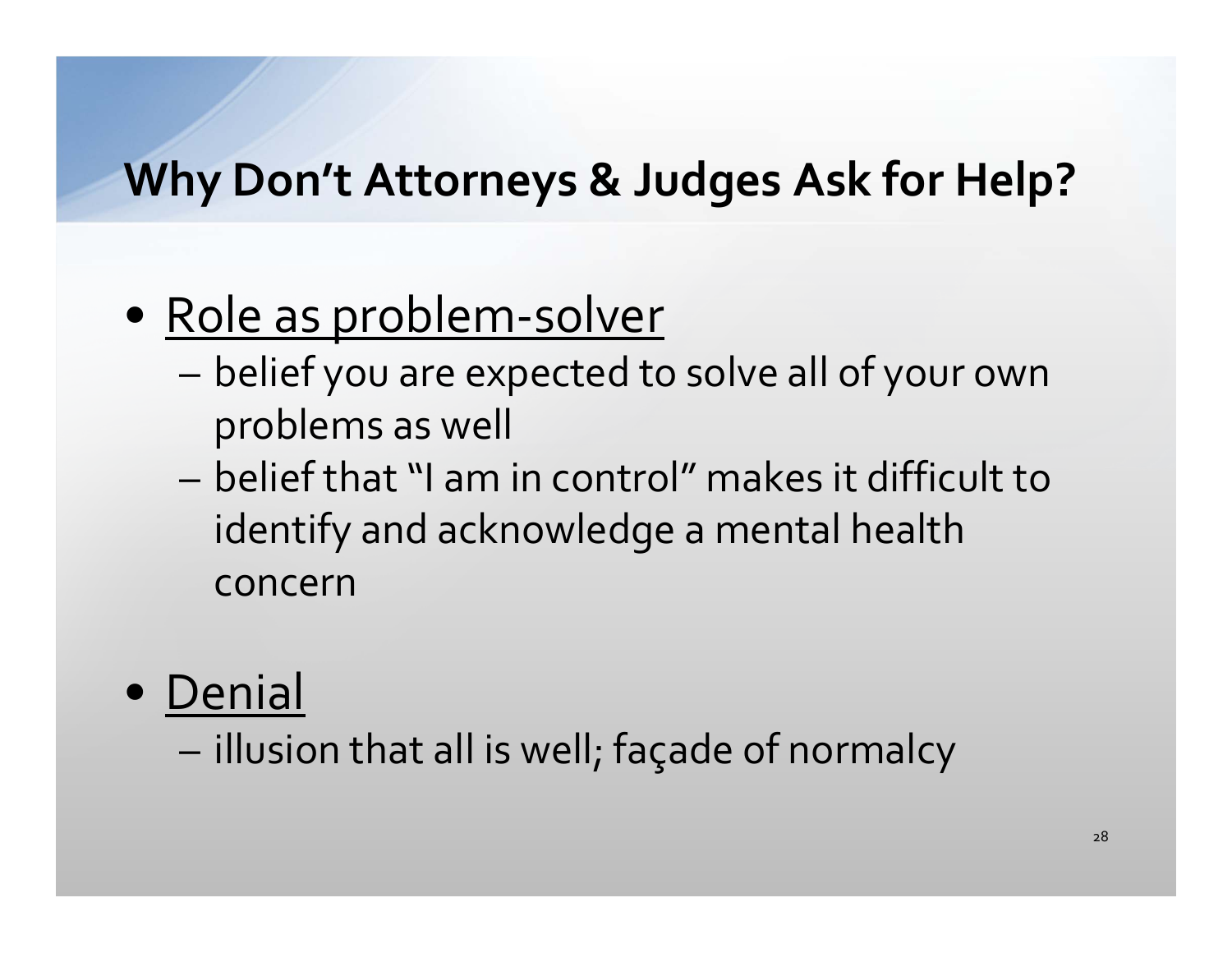#### **Why Don't Attorneys & Judges Ask for Help?**

#### **Fear**

- –Judgement by peers, superiors, and clients
- Loss of 'control' of one's life and career
- Loss of reputation, job, license to practice
- Answering Character and Fitness questions for the Bar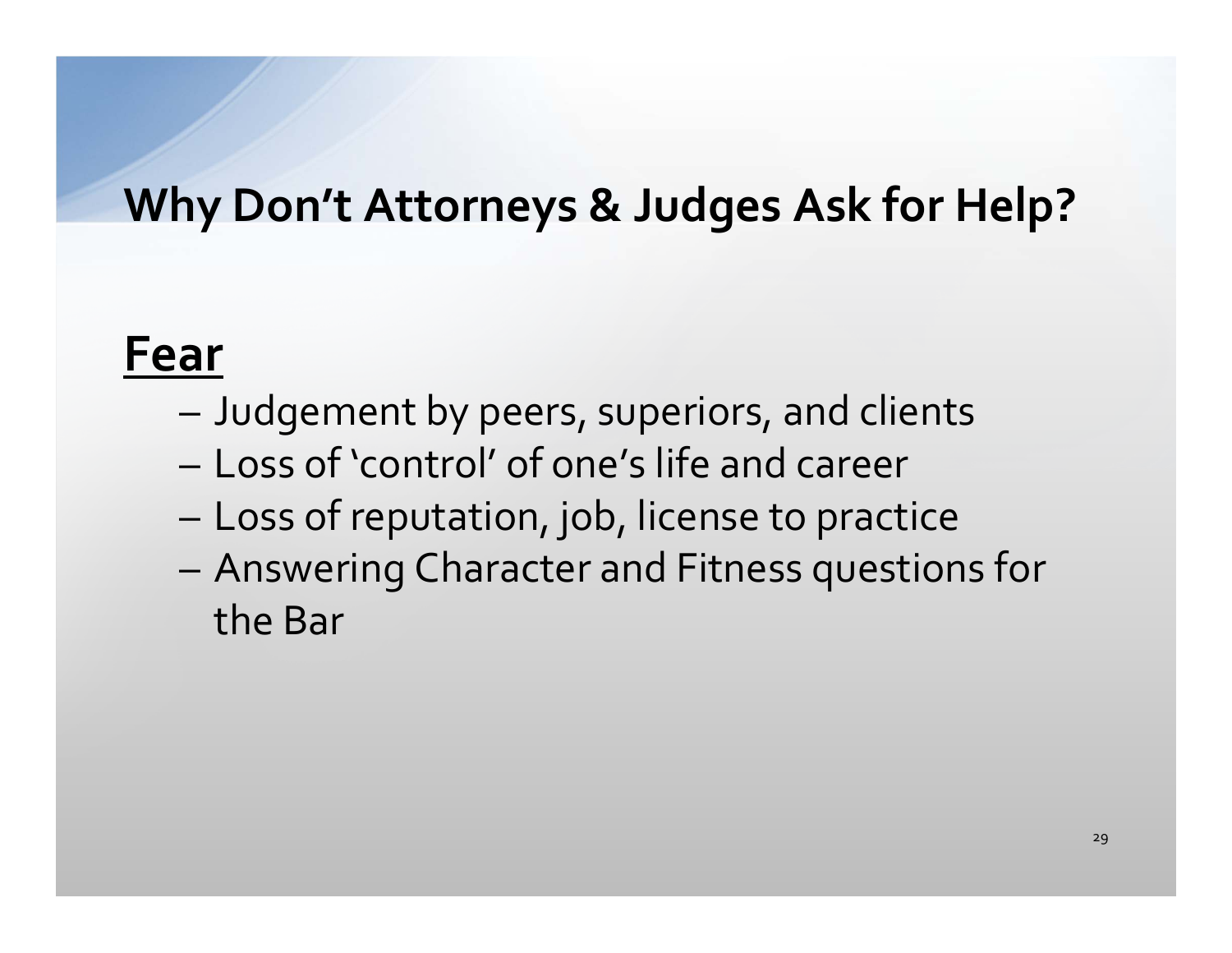- The sicker you become, the less likely you are to have the ability to self‐appraise or to even realize that you are ill.
- Peers are far more likely than you are to see that you are struggling, but they often do not intervene.
- Only <sup>1</sup> in 3 people with MDD will seek help.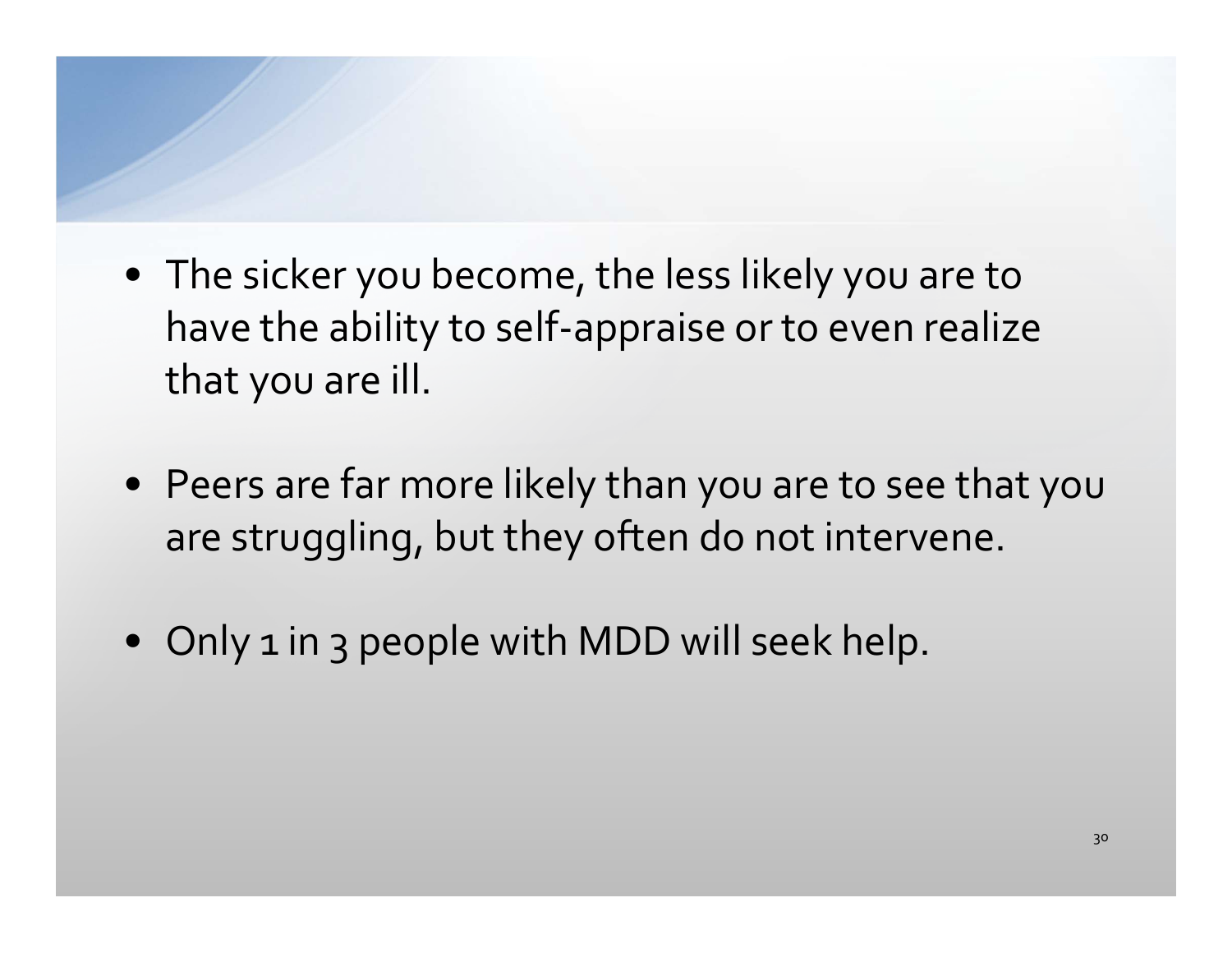# **Why Should You Ask for Help?**

- It is not a character flaw.
- You cannot just 'suck it up.'
- **You can't just 'snap out of it,' just like you can't 'snap out of' diabetes or heart failure.**
- It is a medical illness that requires evaluation and treatment.
- $\bullet~$  Earlier treatment = highest success rate
- DPN can be successfully treated in more than 80% of cases. Most people respond well to treatment and ge<sup>t</sup> their lives back.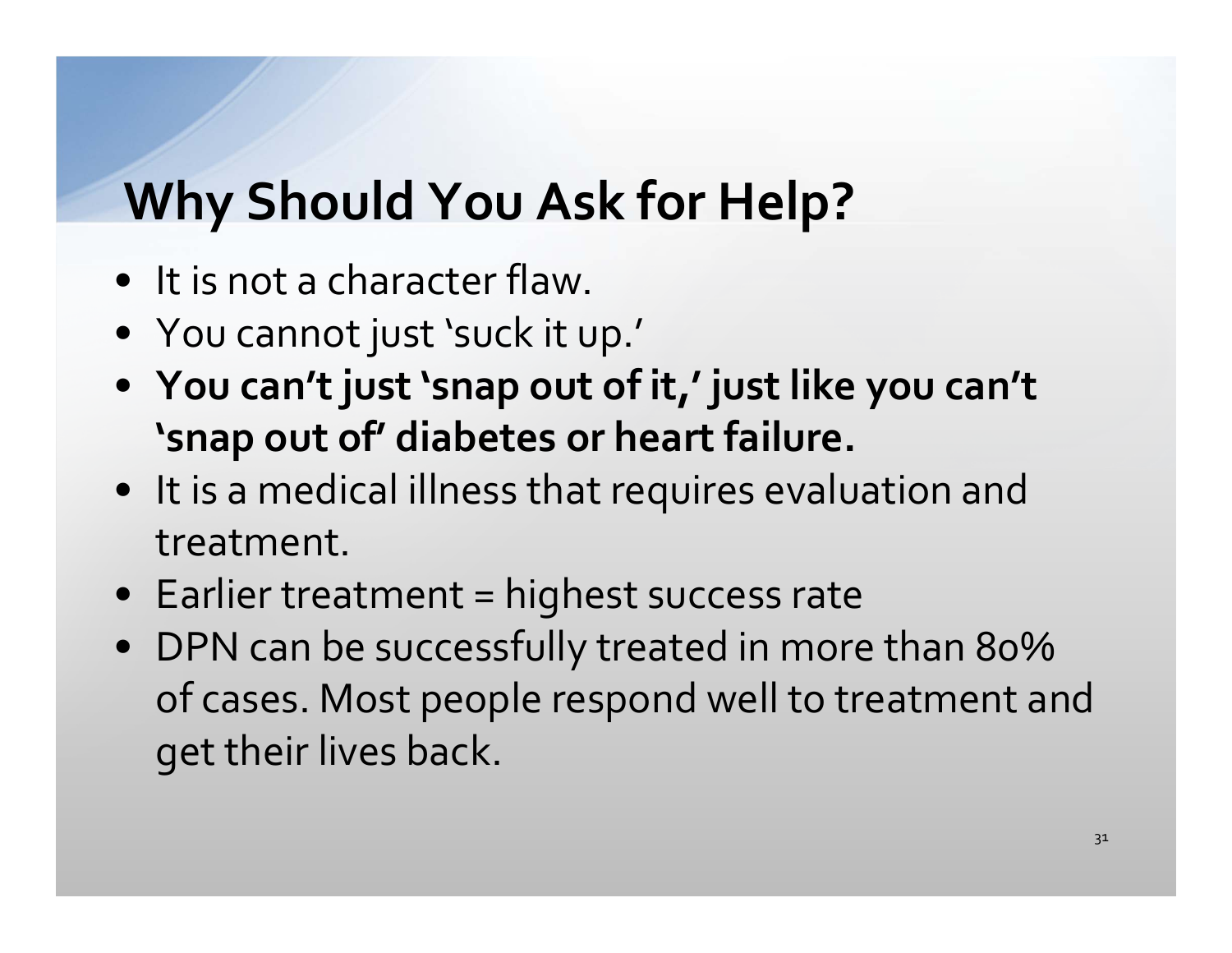# **Helping <sup>a</sup> Colleague**

- Offer emotional suppor<sup>t</sup> and understanding.
- Listen.
- Encourage them to seek an evaluation and treatment.
- Do not be dismissive or judgmental.
- Take talk of suicide seriously.
- Encourage them to call LCL or call us on their behalf.

# **DO SOMETHING!**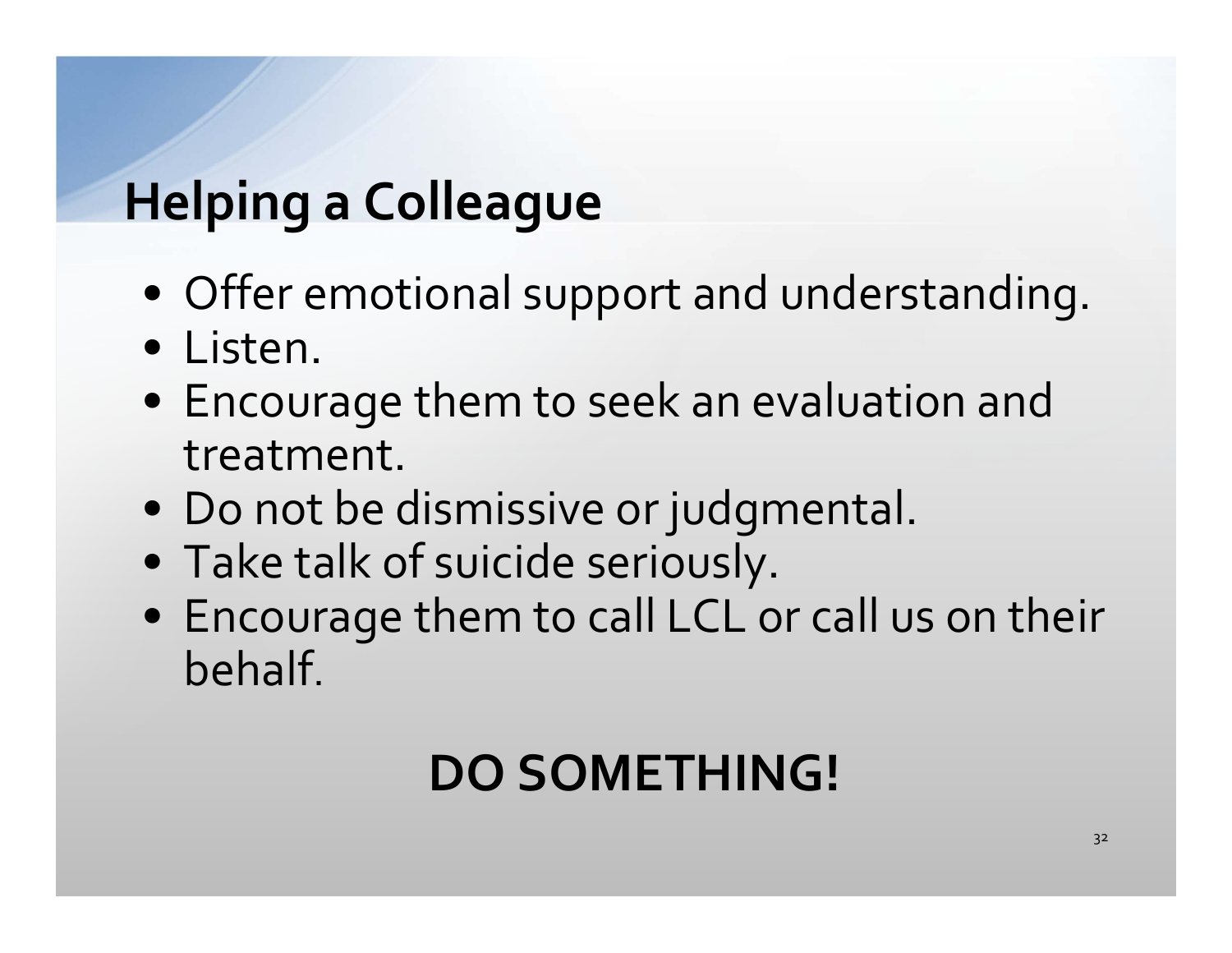## **Motivational Interventions**

Our goal is to motivate the lawyer or judge in distress to accep<sup>t</sup> our help:

- 1. Identify different approaches.
- 2. Discuss the pros & cons of each approach.
- 3. Select an acceptable approach.
- 4. Learn what to say and how to say it.
- 5. Learn what not to say.
- 6. Participate in the approach if it will help.